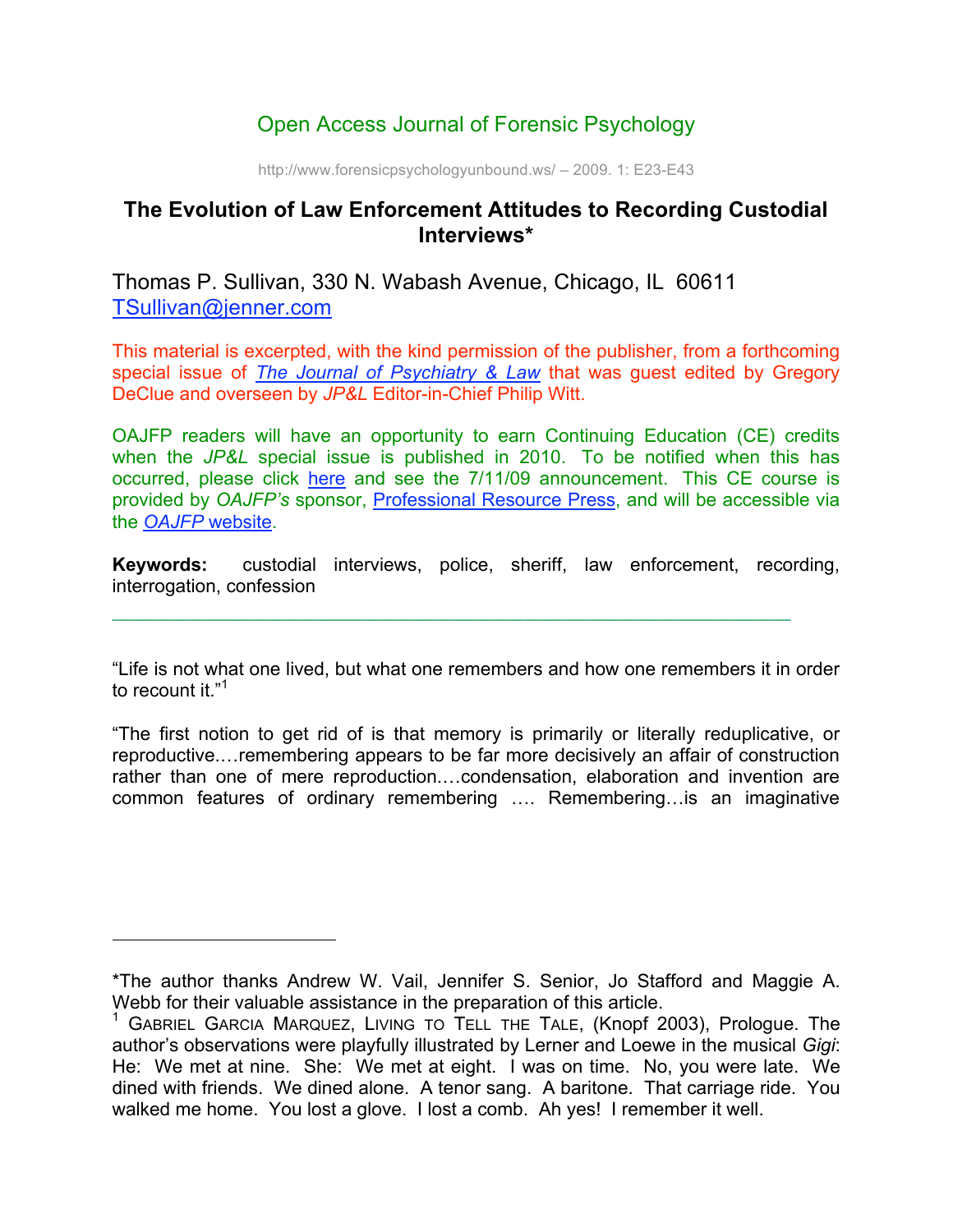reconstruction, or construction, built out of the relation of our attitude towards a whole active mass of organized past reactions or experiences...."<sup>2</sup>

### *Summary*

 $\overline{a}$ 

Year in and year out, in criminal trials throughout the country, trial court judges and juries listen to police and defendants testify to conflicting versions of what occurred when the defendants – then suspects – were brought to the stationhouse and questioned about their alleged participation in crimes.

Detectives conduct stationhouse interviews of persons arrested on suspicion of committing crimes in rooms set aside for that purpose. Most suspects are without funds to retain lawyers, and agree to proceed without legal representation. Later, after the suspects are indicted and have lawyers appointed, questions are presented about what occurred: Were the required *Miranda* warnings given at the outset?3 Were the suspects' requests for lawyers ignored? Were coercive tactics used? What was actually said and done behind those closed doors?

A step removed from trial court settings, reviewing court judges are required to read and ponder transcripts of these same conflicting versions, to determine whether proper procedures were followed by the police, and appropriate conclusions drawn by the trial courts and juries.

A movement is underway throughout the country to adopt a readily available and inexpensive method of putting an end to these disputes: making electronic recordings of the events that occur during the interrogations. Law enforcement agencies throughout the country have begun to install electronic equipment, audio, video or both, to produce recordings of the entire sessions.

As recordings of custodial interviews become more common, detectives, their supervisors and prosecutors gain experience with the process and its results, and learn the tremendous benefits they attain. They acknowledge that recordings yield a far better record of what occurred than participants' testimony, even those who are doing their best to be honest and even handed.

The defense bar has for years been urging that stationhouse interrogations be recorded, to prevent detectives from using improper tactics to obtain confessions, or inaccurately testifying about what suspects said and did during closed, unrecorded sessions. They point out that police have complete control over the rooms in which unrepresented suspects are questioned, hence use of recording machinery is a matter

<sup>2</sup> *People v. Shirley*, 723 P.2d 1354, 1378 (Cal. 1982) (citations omitted) (quoting FREDERIC C. BARTLETT, REMEMBERING: A STUDY IN EXPERIMENTAL AND SOCIAL PSYCHOLOGY 204-05, 213 (Cambridge Univ. Press 1932). <sup>3</sup> *See Miranda v. Arizona*, 384 U.S. 436 (1966).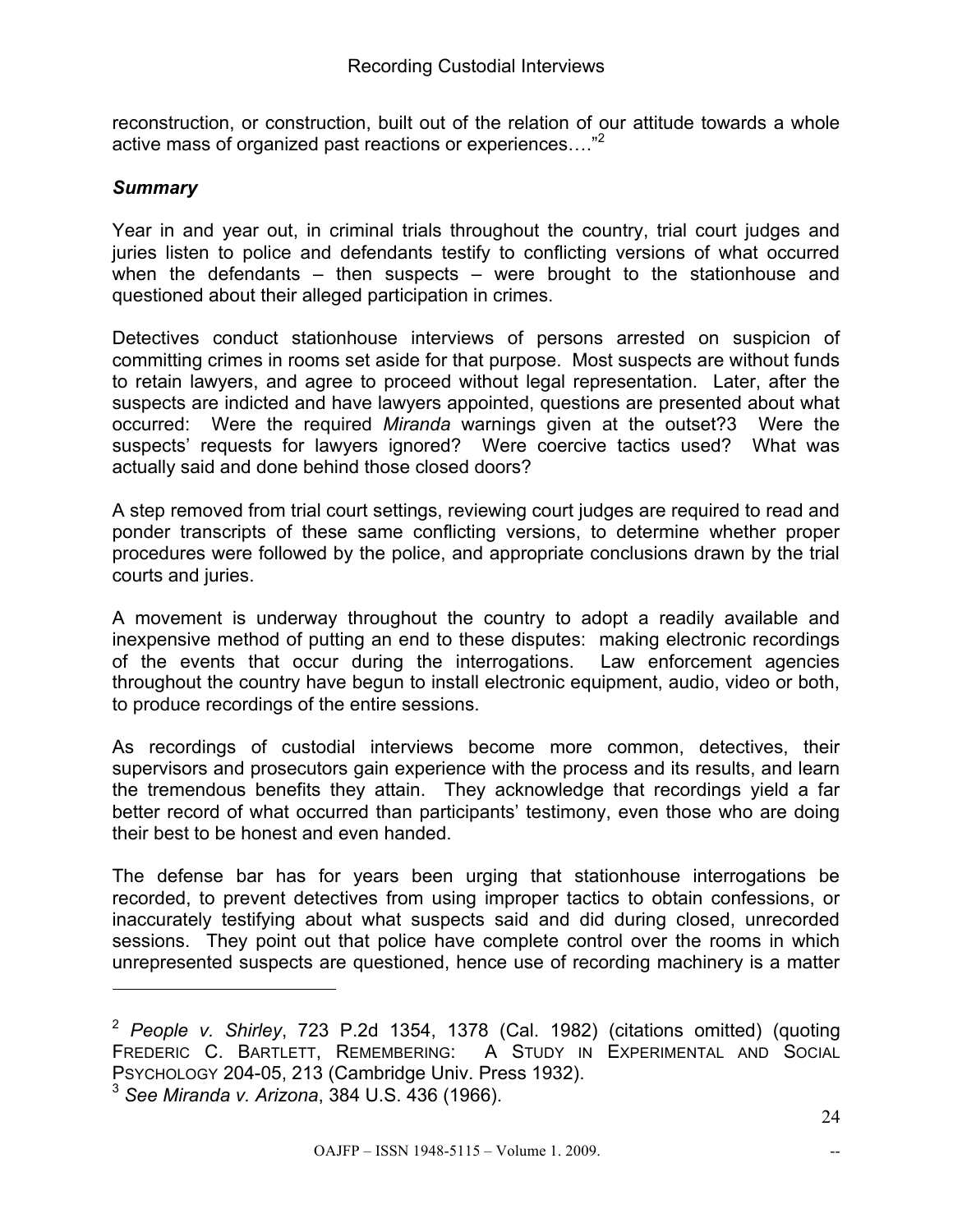of police choice. They continue to be supportive of electronic recordings, even though in many instances their clients make damaging admissions or confessions, leaving little or no room for credible claims of innocence.

Members of the judiciary support recordings of stationhouse questioning for obvious reasons: trial court judges are relieved of evaluating conflicting testimony, and appellate judges no longer pour over typewritten questions and answers when reviewing trial court proceedings.

Recordings of custodial interrogations almost always yield an incontestable record of what was said and done. They are therefore becoming recognized as a major improvement, which leads to more accurate and just results, and cost savings to all concerned. As a result, an increasing number of state legislatures have been enacting laws, and state supreme courts have begun issuing rulings which either require or strongly urge that electronic recordings be made of custodial interviews in major felony investigations. As Bob Dylan sang, the times they are a'changin!4

# **1. Introduction**

 $\overline{a}$ 

My interest in this subject was initially piqued by the strong opposition of the Illinois police, sheriff and state's attorney associations to proposed legislation requiring recordings to be made of custodial questioning of suspects in capital-eligible homicide cases. This proposal was made to the Illinois General Assembly in 2002, based on a recommendation of the Illinois Governor's Commission on Capital Punishment (I served as co-chair), formed by gubernatorial Executive Order, after the 13th defendant on Illinois' death row was released, including several cases in which the defendant had "confessed" during police questioning.

After strenuous negotiations during the 2003 session of the Illinois General Assembly, the Illinois mandatory electronic recording statute was passed and approved by the governor.5 This was the first time that recording of custodial interviews was required by a state statute.<sup>6</sup>

Observing this contretemps, I became perplexed as to why the Illinois law enforcement community was so vigorously opposed to a reform that the Commission members thought was designed chiefly to benefit law enforcement? Why would police, sheriffs

<sup>&</sup>lt;sup>4</sup> BOB DYLAN, THE TIMES THEY ARE A-CHANGIN' (Columbia 1964).

<sup>5</sup> 705 ILL. COMP. STAT. ANN. 405/5-401.5 and 725 ILL. COMP. STAT. ANN. 5/103-2.1 (West 2009), effective July 2005. These statutes are limited to custodial interviews of homicide suspects. Then Illinois Senator Barack Obama was chief sponsor and a leader of the negotiations.

<sup>&</sup>lt;sup>6</sup> The supreme courts of Alaska and Minnesota had earlier ruled that custodial interviews must be recorded under the laws of those states. *See Stephan v. State*, 711 P.2d 1156, 1162 (Alaska 1985); *State v. Scales*, 518 N.W.2d 587, 591 (Minn. 1994).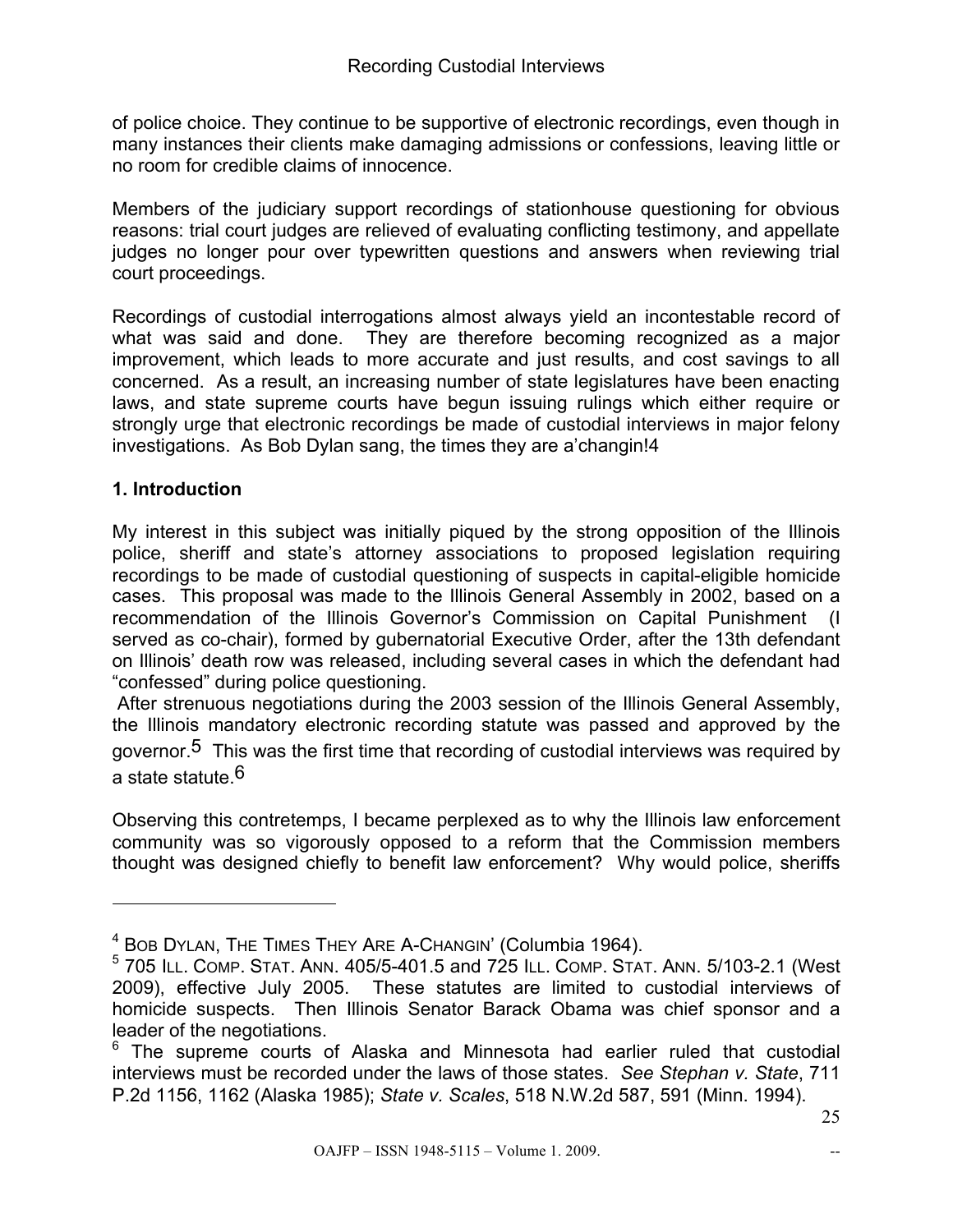and prosecutors resist installation of recording facilities in stationhouse rooms, and thus diminish unwarranted claims that *Miranda* warnings were not given, that confessions had been obtained through unlawful tactics, or that the investigators were testifying falsely as to what took place? Why would prosecutors oppose obtaining exact evidence of what was said and done?

In 2003, my associates and I set out to learn the answers to these questions. We acted on our own, without outside funding (or interference).7 Because there are thousands police and sheriff departments in the United States, we did not attempt to conduct a nationwide survey. Instead, we began with a list of ten departments we were told recorded custodial interviews, contacted them, asked whether they recorded custodial questioning of suspects, and if so, what their experiences had been. If they did not record, we asked their reasons. We asked them all to identify other departments that recorded.

During the past years, we have spoken with over 800 officers employed in police and sheriff departments in every state that make it a regular practice to record custodial interviews of felony suspects. We have also talked to about 200 that do not customarily record custodial interrogations. Our interviews have yielded amazingly consistent responses:

- Those that make recordings a regular practice describe their experiences in glowing terms. For a variety of reasons, they enthusiastically support the practice.
- Those that do not record express fears of negative consequences arising from a litany of anticipated problems. The departments that have given recording a fair try have not experienced these problems, and do not consider them to be valid reasons for not recording.

## **2. The growing acceptance of electronic recordings**

 $\overline{a}$ 

We have published the results of our inquiries in a number of law enforcement and legal journals. $8$  Based on the first hand testimony of experienced detectives and their

<sup>&</sup>lt;sup>7</sup> The firm of Wicklander-Zulawski & Associates of Downers Grove, Illinois, which trains law enforcement officers, assisted us by asking their trainees to complete a survey form as to their recording practices.

<sup>26</sup> <sup>8</sup> Thomas P. Sullivan, Ctr. on Wrongful Convictions, Northwestern Univ. Sch. of Law, *Police Experiences with Recording Custodial Interrogations* 1 (2004), http://www.jenner.com/policestudy; Sullivan, *Police Experiences with Recording Custodial Interrogations*, 88 JUDICATURE 132 (2004); Sullivan, *The Police Experience: Recording Custodial Interrogations*, 28 CHAMPION 24 (2004); Sullivan, *Recording Custodial Interrogations: The Police Experience*, 52 FED. LAW. 20 (2005); Sullivan,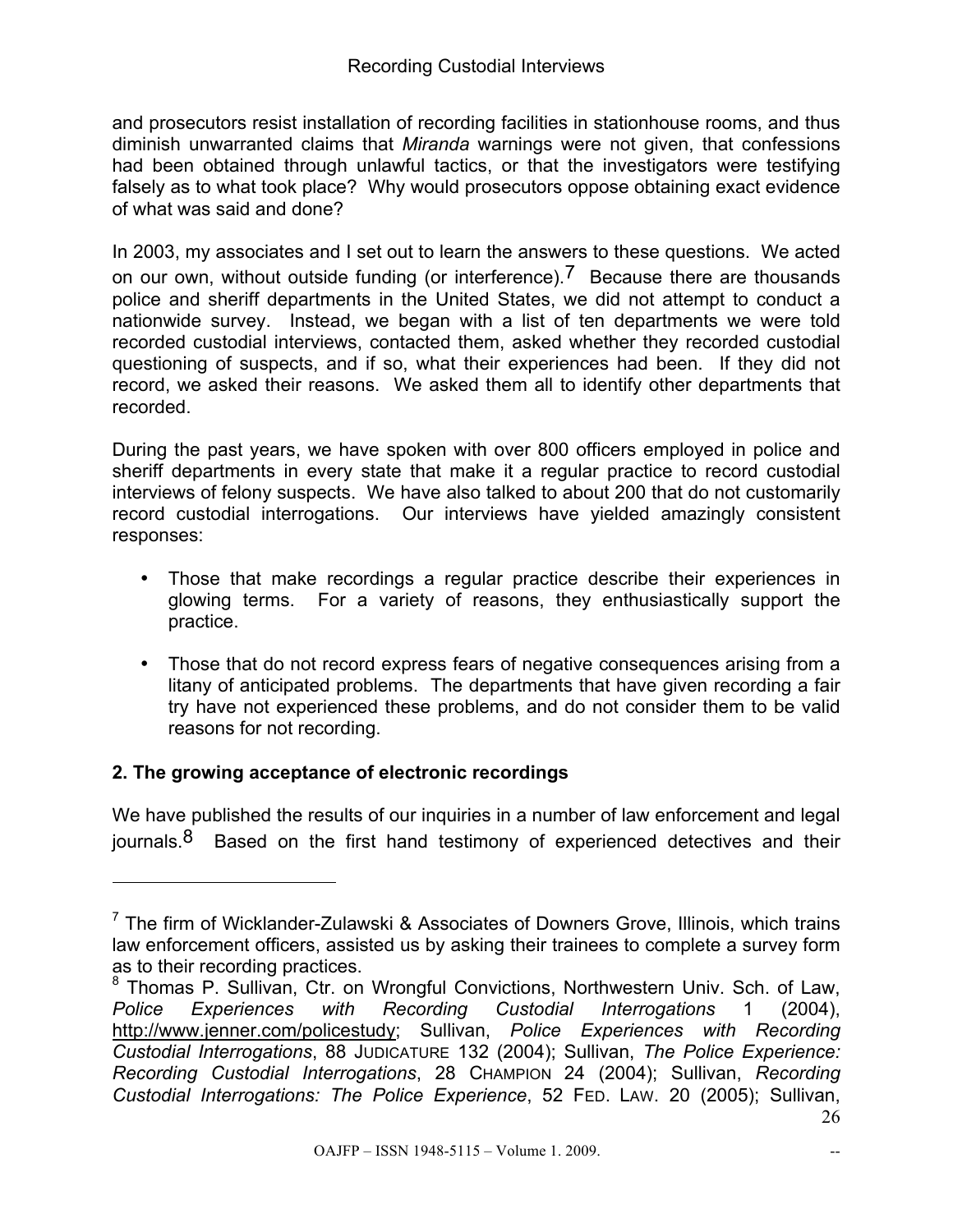supervisors, we have recounted how and why electronic recordings, especially videotape, have proven a great boon to law enforcement and the defense of innocent suspects. We have also made personal appearances to explain our findings to police, prosecutors, defense lawyers and judges,  $9$  and legislative bodies and conferences,  $10$ 

 $\overline{a}$ 

*Recording Custodial Interrogations*, 53 L. & ORD. 46 (2005); Sullivan, *Electronic Recording of Custodial Interrogations: Everybody Wins*, 95 J. CRIM. L. & CRIMINOLOGY 1127 (2005); Sullivan, *Electronic Recording of Custodial Interrogations*, THE CHIEF OF POLICE: NAT'L ASS'N OF CHIEFS OF POLICE Nov.-Dec. 2005, at 17 (2005); Sullivan, *The Time Has Come for Law Enforcement Recordings of Custodial Interviews, Start to Finish*, 37 GOLDEN GATE U. L. REV. 175 (2006); Sullivan, *Federal Law Enforcement Should Record Custodial Interrogations*, 53 FED. LAW. 44 (2006), *reprinted in* 31 CHAMPION 8 (Apr. 2007); Sullivan, Andrew W. Vail & Howard W. Anderson, *The Case for Recording Police Interrogations*, 34 A.B.A. LITIG. 30 (2008); Sullivan, *Recording Federal Custodial Interviews*, 45 AM. CRIM. L. REV. 1297 (2008); Sullivan & Vail, *The Consequences of Law Enforcement Officials' Failure to Record Custodial Interviews as Required by Law*, 99 J. CRIM. L. & CRIMINOLOGY 215 (2009).

<sup>9</sup> For example, Am. Acad. of Psychiatry and Law, Midwest Chapter Annual Conf., Chicago, IL, (Apr. 2003); Nat'l Lawyers Ass'n Annual Convention and Educ. Conf., Chicago, IL (July 2003); Nat'l Defender Investigator Ass'n Midwest Reg'l Conf., St. Louis, MO (Sept. 2003); Wis. Avery Task Force (Apr. 2004); Ill. Defenders Ass'n Spring Seminar, Urbana, IL (May 2004); State Legis. Leaders Found., Chicago, IL (June 2004); Northwestern Univ. Sch. of Law, Short Course for Prosecuting Att'ys, Chicago, IL (July 2004); Nat'l Ass'n of Criminal Def. Lawyers, San Francisco, CA (July 2004) and Portland, OR (Aug. 2005); Justice Mgmt. Inst., Am. Judicature Soc'y (AJS), Chapel Hill, NC (Dec. 2004); Hennepin County Att'y's Office, Conf., Minneapolis, MN. (Feb. 2005); State Bar of Tex. Individual Rights and Responsibilities Section, Symposium, Austin, TX. (Feb. 2005); Ill. State Appellate Defender Conf., Chicago, IL. (Mar. 2005); Nat'l Inst. of Justice Nat'l Conf., St. Petersburg, FL. (Sept. 12-14, 2005); Idaho Ass'n of Criminal Def. Att'ys Annual Meeting, Sun Valley, ID (Mar. 2006); Cyril H. Wecht Inst. of Forensic Sci. and Law and Duquesne Univ.'s Symposium, Pittsburgh, PA (Apr. 20-22, 2006); Cal. Comm'n on the Fair Admin. of Justice, Los Angeles, CA. (June 2006); Ctr. for Am. and Int'l Law and AJS Program, Plano, TX. (Aug. 17-18, 2006); Int'l Ass'n of Chiefs of Police, Annual Meeting (Oct. 2006); Nat'l State Legislators' Conf., Washington, DC (Dec. 2006); Mich. Ass'n of Chiefs of Police Mid-Winter Meeting (Jan. 2007); Univ. of Richmond Law Sch., Symposium, Richmond, VA. (Apr. 2007); John Jay College of Criminal Justice, Conf., New York, NY (Mar. 2007); Univ. of Tex. El Paso, El Paso, TX (Sept. 2007); Iowa Ass'n of Criminal Def. Lawyers Annual Conf., Des Moines, IA (Nov. 2007); Ctr. for Am. and Int'l Law, Plano, TX (Aug. 2008); Nat'l Inst. of Military Justice Comm., Washington, DC (June 2009).

 $10$  Maryland (Mar. 2006, Jan. 2007), Missouri (Nov. 2005), Montana (Feb. 2009), Nebraska (Feb. 2007), New York (Oct. 2005 and Apr. 2008), Oregon (Mar. 2009), Pennsylvania (Mar. and Aug. 2008), Tennessee (Dec. 2007), Wisconsin (Apr. 2004), District of Columbia (Nov. 2004).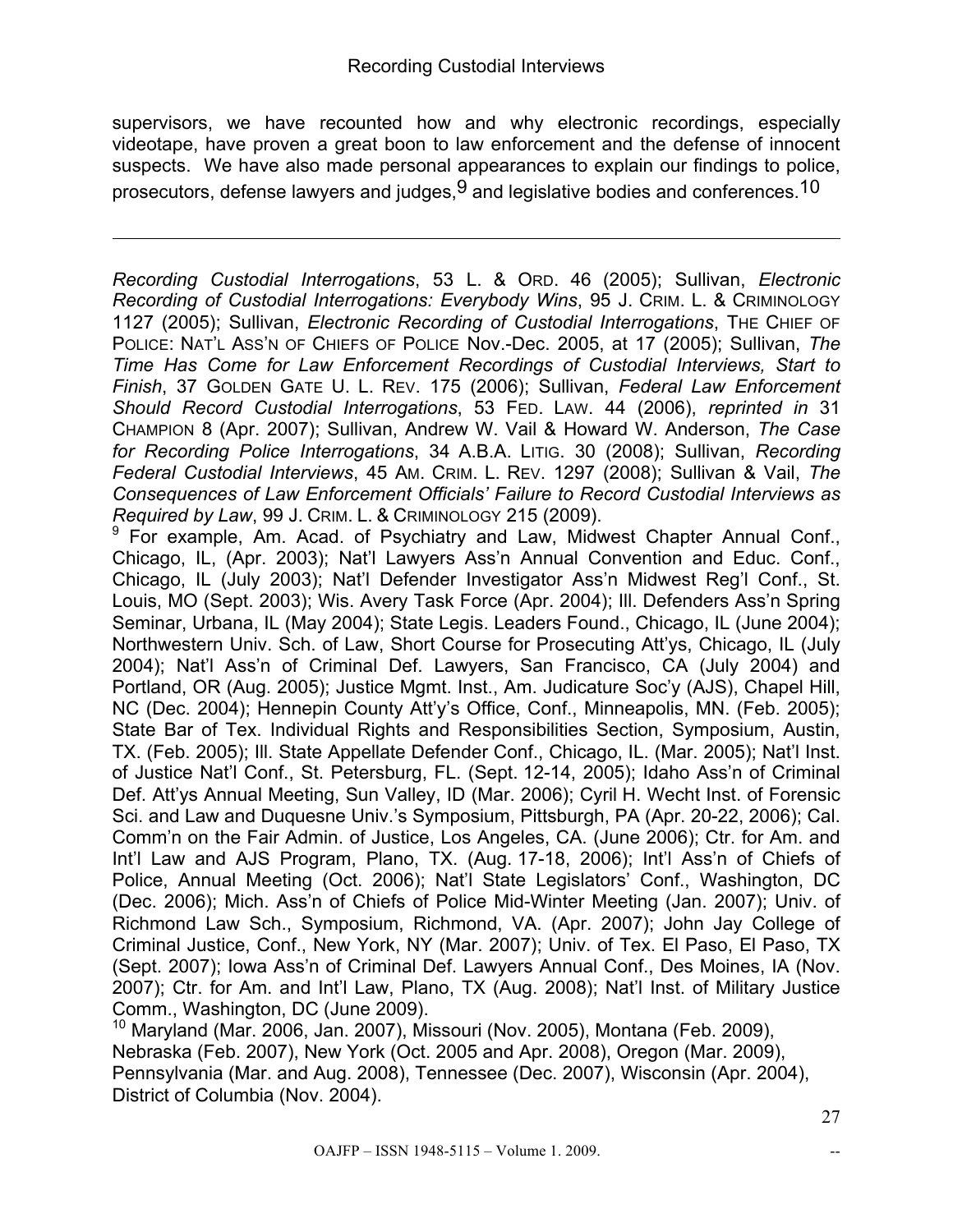Slowly but inexorably, word has spread in the law enforcement community and among members of state legislatures about the positive results obtained from electronic recordings of custodial interrogations. The evolution of changed attitudes among law enforcement personnel, legislators and courts have been interesting to observe, and impressive. At this writing:

- Recording statutes have been enacted in nine states<sup>11</sup> and the District of Columbia.
- Recent rulings of three state supreme courts<sup>12</sup> have resulted in statewide recordings.
- Thus, 14 states now require that electronic recordings be made of custodial interviews of felony suspects in various categories of felony investigations.
- In addition we have identified over 580 police and sheriff departments in the other 36 states that have voluntarily adopted the practice of using electronic devices to record custodial interrogations.
- A committee of the National Conference of Commissioners on Uniform State Laws (ULC) has drafted a model state statute on electronic recording of custodial interviews. If approved by the Conference, the statute will be presented to all state legislatures with recommendations for enactment.

Appendix 1 contains a list of the statutes, court rulings and the departments that voluntarily record all or a majority of their custodial interviews.13

## **3. The evolution of law enforcement attitudes**

 $\overline{a}$ 

As discussed above, when we first ventured into this area, a majority of police and prosecutors opposed the requirement that complete custodial interviews must be electronically recorded. The reasons varied; most were grounded upon fears that having a recording activated at the outset would impair the ability of detectives to establish "rapport" with suspects before they began pointed questioning about the

<sup>&</sup>lt;sup>11</sup> Illinois, Maine, Maryland, Montana, New Mexico, Nebraska, North Carolina, Oregon, Wisconsin.

<sup>12</sup> Iowa, Massachusetts and New Jersey. *See State v. Hajtic*, 724 N.W.2d 449 (Iowa 2006); *Commonwealth v. DiGiambattista*, 813 N.E.2d 516, 533-34 (Mass. 2004); N.J.

CT. R. 3.17 (2005) (West 2009). As noted, the supreme courts of Alaska and Minnesota ordered statewide custodial recordings years before enactment of the Illinois

statute. *See above* text and cases cited accompanying note 6.<br><sup>13</sup> We continue to place calls to a growing list of departments we have been told record on a voluntary basis, and to urge legislatures to adopt recording statutes.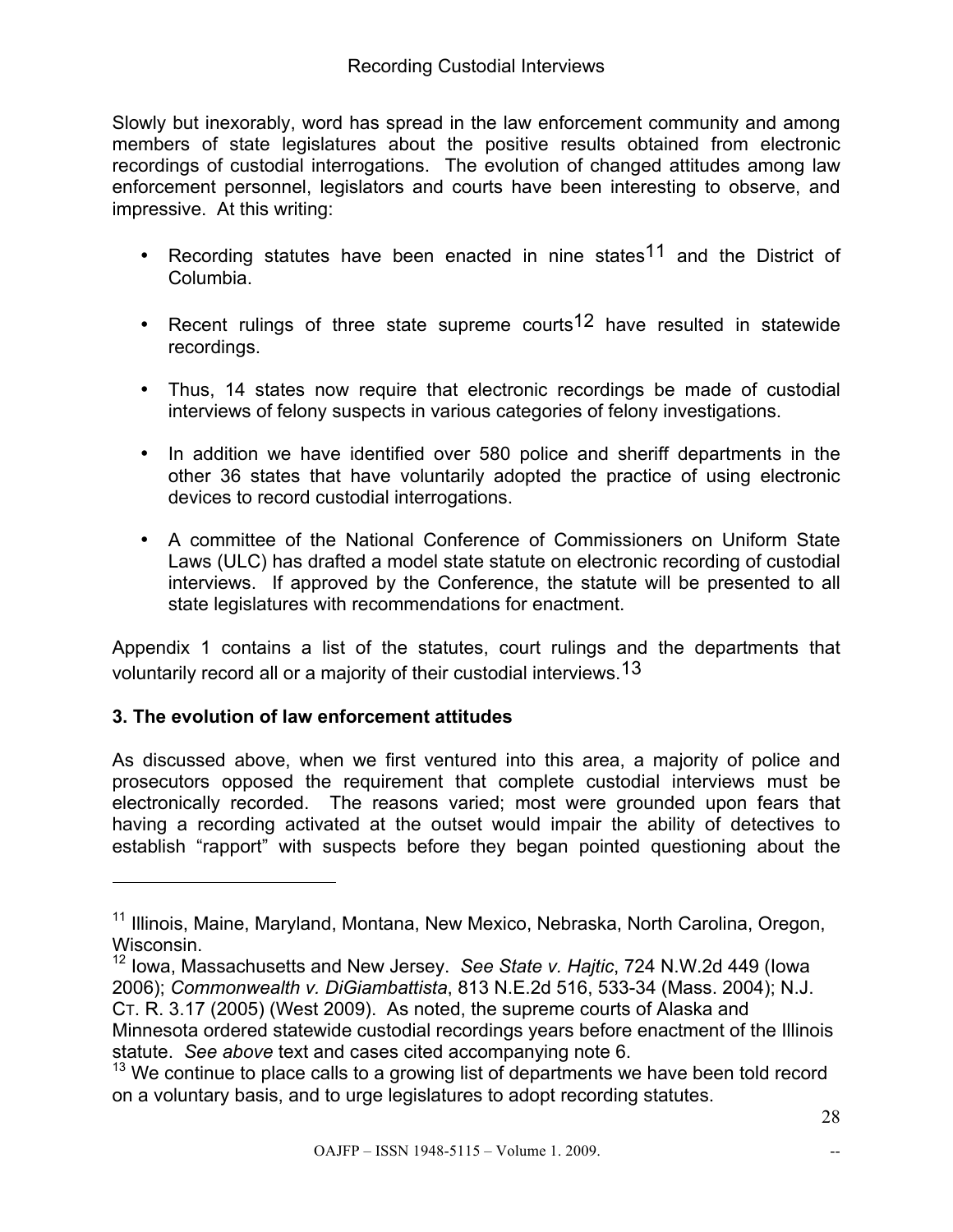crimes; that suspects would refuse to speak if recorded; that various kinds of equipment malfunctions might occur during questioning; and cost. In short, mandatory recordings would require large expenditures and somehow create risks that guilty criminals would go free.14

Since we began our efforts in 2003, we have observed a dramatic evolution of attitudes among police, sheriffs and prosecutors. From initial resistance to the notion of recording complete custodial interviews of criminal suspects, there is now a widespread acknowledgement by law enforcement personnel that electronic recordings, *Miranda* to the end, is a wise practice, although  $-$  as discussed below in part  $4e - in$  some quarters opposition persists to legislation that provides sanctions for unexcused failures to record.

An apt example is contained in the affidavits filed by experienced Massachusetts detectives when the Supreme Judicial Court of Massachusetts was asked to adopt a statewide rule requiring recording. The affidavits contained dire predictions of restraints that would be put on detectives, and resulting doom for law enforcement, if beginningto-end custodial recordings were mandated. The need for initial "rapport building" sessions was described as crucial to obtaining cooperation from guilty suspects. Mechanical problems and unacceptably high costs were predicted, as well as lost opportunities to question suspects who declined to speak if recorded. In its ruling, the Court declined to require recordings, but jury instructions (described below) were mandated when officers testified to unrecorded interviews.<sup>15</sup> This led state law enforcement organizations to direct statewide recordings of "all custodial interrogations of suspects and interrogations of suspects conducted in places of detention."<sup>16</sup> To their credit, several District Attorneys and the General Counsel for the Massachusetts Chiefs of Police Association conceded that their fears were unjustified, and that recordings have worked to the benefit of police and prosecutors.<sup>17</sup>

We all tend to resent suggestions for change, especially when presented by those who are "outsiders." A pattern often emerges when new ideas of how to "do business" are presented to those who have been become accustomed to their own "tried and true" methods: vigorous opposition gives way to cautious consideration, followed by grudging

 $\overline{a}$ 

 $14$  Similar doom and gloom predictions were voiced by law enforcement when the United States Supreme Court ruled in the *Miranda* case that arrested suspects could not be questioned about crimes until after they were told of their rights to remain silent and to legal representation. As it has turned out, most "street crimes" suspects are indigent, and voluntarily waive these rights.<br><sup>15</sup> Commonwealth v. DiGiambattista, 813 N.E.2d 516, 533-34 (Mass. 2004).

<sup>&</sup>lt;sup>16</sup> Mass. Dist. Att'ys Ass'n, Report of the Justice Initiative 14 (Sept. 2006).

<sup>17</sup> *See* Noah Schaffer, *Tale of the Tape: Recorded Interrogations Level the Playing Field, Despite Initial Fears*, MASS. LAW. WKLY., Apr. 2, 2007, *available at* http://www.nacdl.org/sl\_docs.nsf/freeform/Mandatory:028?OpenDocument.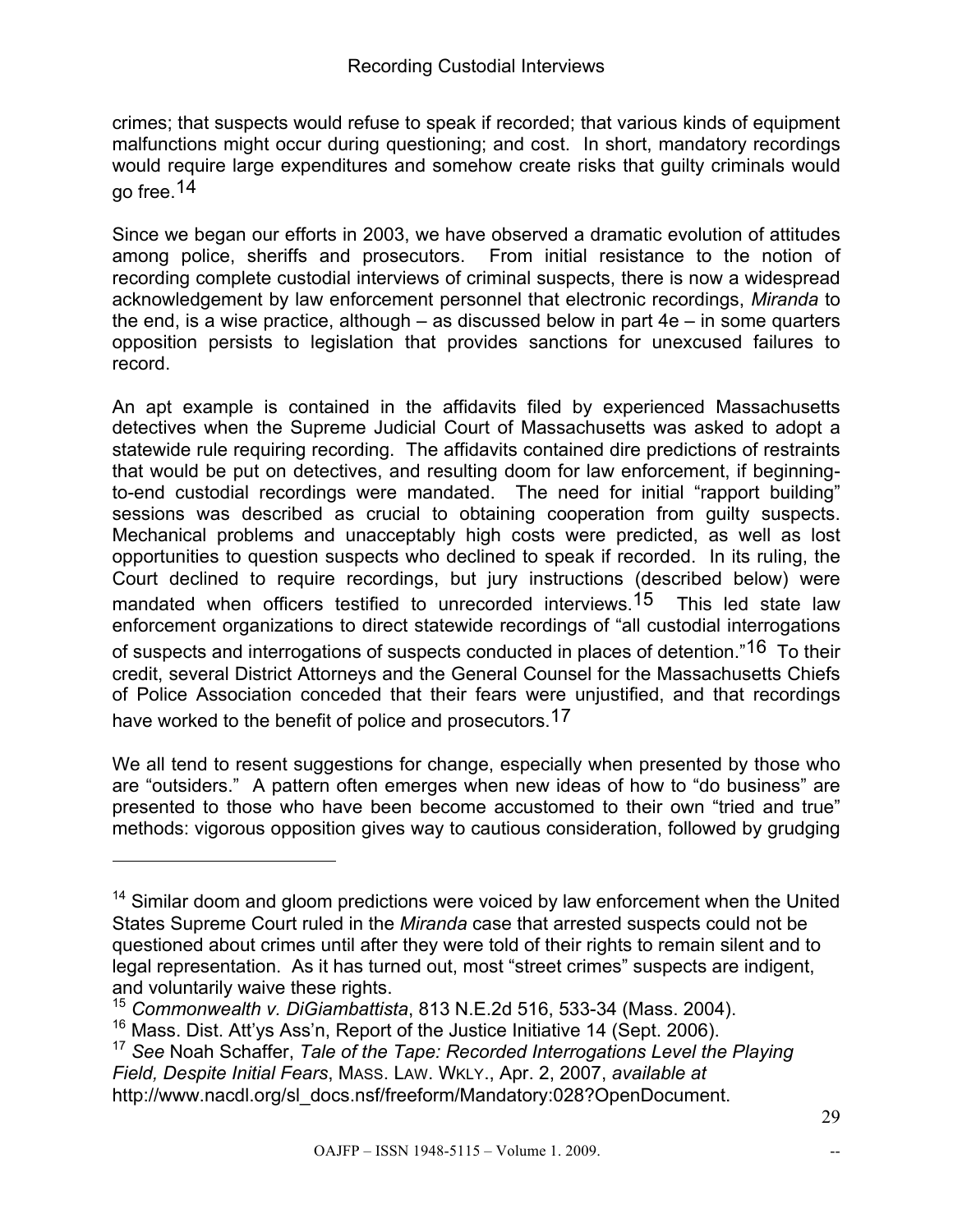agreement to give it a try, and, if warranted by experience, by eventual acceptance and endorsement. It reflects credit on the many law enforcement officers and prosecutors throughout the country who, following initial opposition, now acknowledge the benefits of custodial recordings.

### **4. The experiences of those involved in state criminal justice systems with electronic recordings of custodial interrogations.**

Please see the full article in the upcoming issue of the *Journal of Psychiatry and Law* for a rich discussion of these experiences. This article cannot be fully appreciated without reading the section addressing these experiences.

## **5. Public perception of law enforcement**

 $\overline{a}$ 

There can be no doubt that making full recordings of what goes on behind the doors of stationhouse interview rooms is a boon to public perception of law enforcement. The degree of cynicism about law enforcement seems to be on the rise, which is in some sense ironic, because so often the cause is the misconduct of officers outside the stationhouse which happens to be captured on video or audio tape. But when detectives and prosecutors conduct themselves properly – which in my opinion is almost always the case – and recordings prove that they acted properly, there is a resulting increase in public confidence in our police and our system of criminal justice.

### **6. Sanctions for non-recorded custodial interviews**

As explained above, my views on this matter have evolved: My first model recording statute adopted the approach taken by the Illinois General Assembly, containing a rebuttable presumption that testimony about interviews that should have been recorded but were not, and none of the statutory exceptions applied, is presumed inadmissible, unless the judge deems the evidence reliable and otherwise admissible under the rules of evidence.<sup>18</sup> Since that model was originally published in 2005, we have obtained a greater understanding of the attraction that recordings have to law enforcement officers once they have adopted the practice. But we have also learned of problems potentially faced by detectives when conducting custodial interviews, and observed first hand the vigor of law enforcement resistance to a presumption of inadmissibility, with the threat of losing confessions and admissions of suspects they believe guilty.

In order to accommodate the legitimate concerns of law enforcement personnel, we have altered our position as to consequences of failures to record when required by statute or court decision. The revised model code, published in a recent edition of the Journal of Criminal Law and Criminology, provides that testimony about unrecorded

<sup>18</sup> *See Electronic Recording of Custodial Interrogations: Everybody Wins*, *above* note 8, at 1142.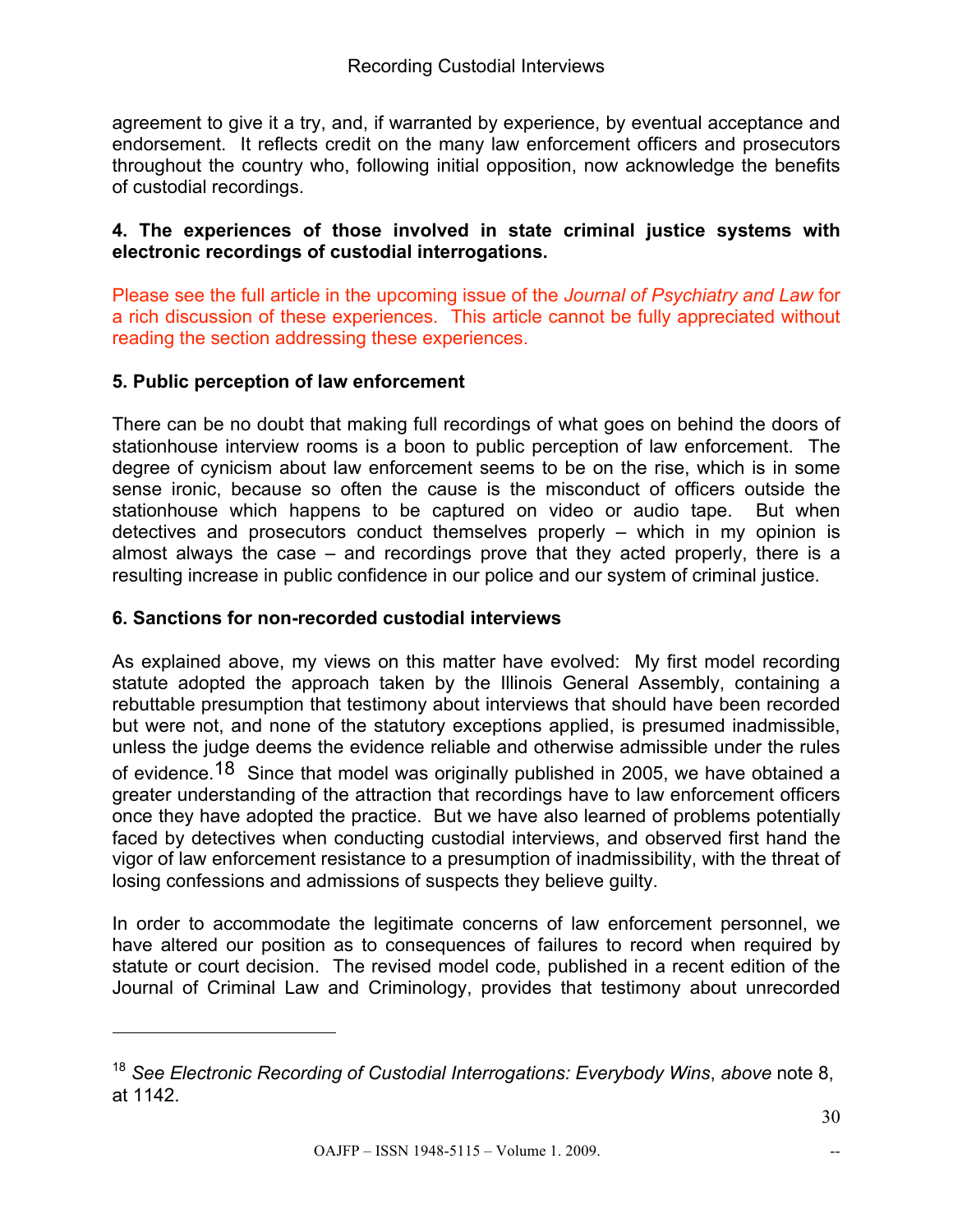sessions is admissible, but unexcused failures to record are dealt with through the following jury instructions:

The law of this state required that the interview of the defendant by law enforcement officers which took place on [insert date] at [insert place] was to be electronically recorded, from beginning to end. The purpose of this requirement is to ensure that you jurors will have before you a complete, unaltered, and precise record of the circumstances under which the interview was conducted, and what was said and done by each of the persons present.

In this case, the interviewing law enforcement agents failed to comply with that law. They did not make an electronic recording of the interview of the defendant. No justification for their failure to do so has been presented to the court. Instead of an electronic recording, you have been presented with testimony as to what took place, based upon the recollections of law enforcement personnel [and the defendant].

Accordingly, I must give you the following special instructions about your consideration of the evidence concerning that interview.

Because the interview was not electronically recorded as required by our law, you have not been provided the most reliable evidence as to what was said and done by the participants. You cannot hear the exact words used by the participants, or the tone or inflection of their voices.

Accordingly, as you go about determining what occurred during the interview, you should give special attention to whether you are satisfied that what was said and done has been accurately reported by the participants, including testimony as to statements attributed by law enforcement witnesses to the defendant.<sup>19</sup>

These instructions are similar to those required by the New Jersey Supreme Court.20

### **7. Unrecorded false confessions**

 $\overline{a}$ 

Recent in-depth research into adjudicated cases has disclosed that many of the persons who have been exonerated through DNA have confessed, thus establishing

<sup>19</sup> *The Consequences of Law Enforcement Officials' Failure to Record*, *above* note 8, app. A at 226.

<sup>20</sup> N.J. CT. R. 3:17(d), (e) (West 2009). *See also* the statutes enacted in Nebraska, NEB. REV. STAT. § 29-4505 (West 2009); North Carolina, N.C. GEN. STAT. § 15A-211 (West 2009); Oregon, Act of Jan. 24, 2009, ch. 488, 2009 Or. Laws ch. 488 (West 2009); Wisconsin, WIS. STAT. ANN. § 972.115(d)(2) (West 2009).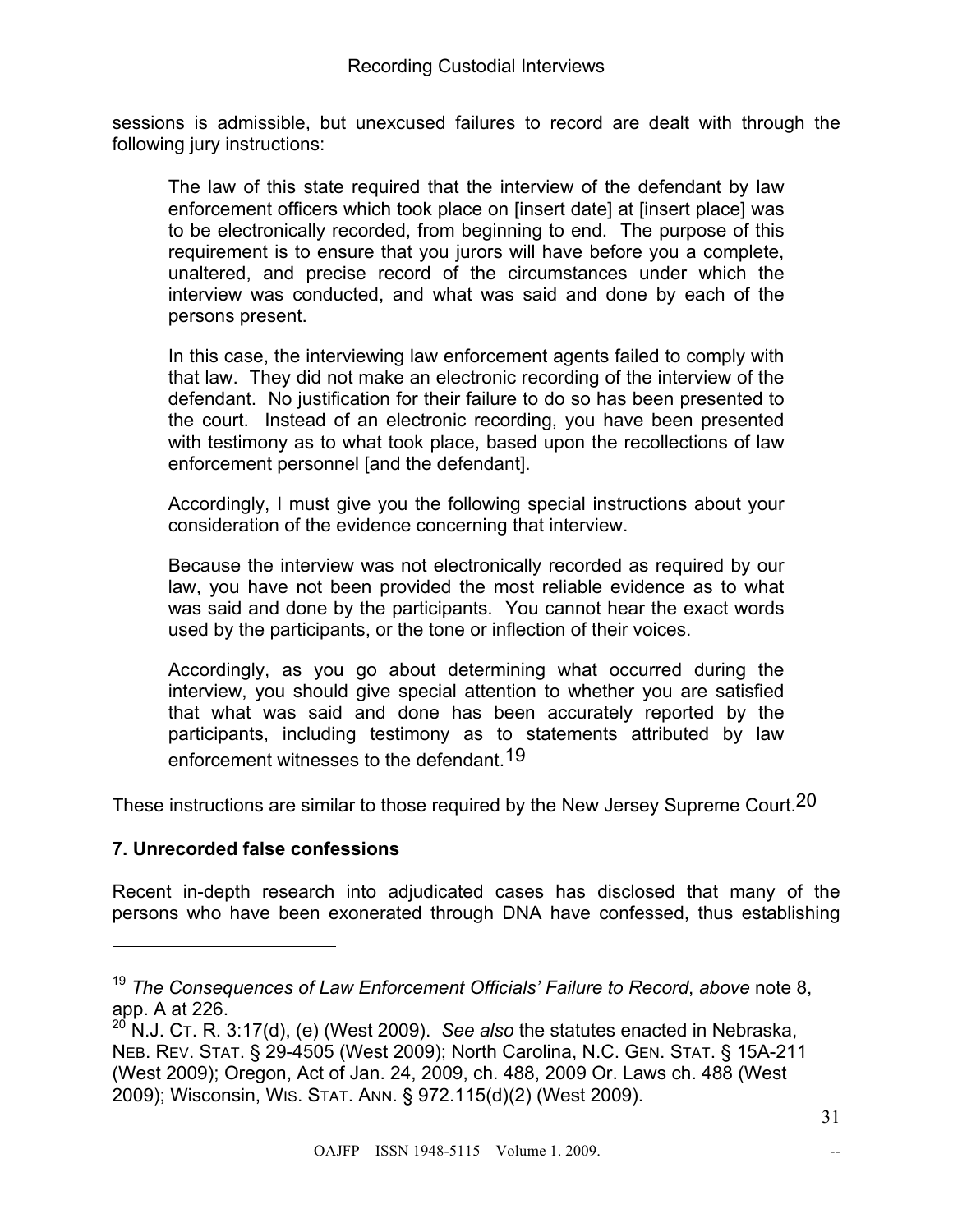without doubt that people occasionally confess to committing crimes they did not commit.21 The authors of one of the studies have stated:

Without equivocation, our first and most essential recommendation is to lift the veil of secrecy from the interrogation process in favor of the principle of transparency. Specifically, all custodial interviews and interrogations of felony suspects should be videotaped in their entirety and with an equal focus on suspects and interrogator.22

The author of another study had this to say:

 $\overline{a}$ 

Absent a recording of the interrogation, courts were faced with a swearing contest between the defendant alleging coercion and law enforcement denying coercion…. A complete interrogation record enables meaningful reliability review and could help to prevent the problem of confession contamination through disclosure of key facts.<sup>23</sup>

An inevitable result of not recording custodial interviews is that detectives, unintentionally or deliberately, will fail to give an accurate, fair description of what occurred. There is also a risk that detectives may inadvertently induce confessions that are untrue. One veteran detective has candidly admitted that he obtained a confession from an innocent suspect, and explained how it occurred: After the suspect/confessor's innocence was proven by an ironclad alibi, the detective reviewed the videotape of the interrogation, and saw how he and his fellow detectives had "unintentionally fed [the suspect] details" of the crime that the suspect "was able to parrot back" to the detectives.24

<sup>22</sup> *See Kassin et al., above note 54 (manuscript at 23) (emphasis omitted).* <sup>23</sup> *See The Substance of False Confessions*, *above* note 54, at 53-54.

http://www.camajorityreport.com/index.php?module=articles&func=display&aid= 2306.

<sup>21</sup> Saul M. Kassin et al., *Police-Induced Confessions: Risk Factors and Recommendations*, Law & Hum. Behav. (forthcoming Jan. 2010) (manuscript on file with author); Brandon L. Garrett, *The Substance of False Confessions*, 62 Stan. L. Rev. (forthcoming 2009), *available at* http://bepress.com/uva/wps/uva\_publiclaw/art136.

<sup>24</sup> *See* Jim Trainum, *I Took A False Confession—So Don't Tell Me It Doesn't Happen!*, THE CALIFORNIA MAJORITY REPORT, Sept. 20, 2007,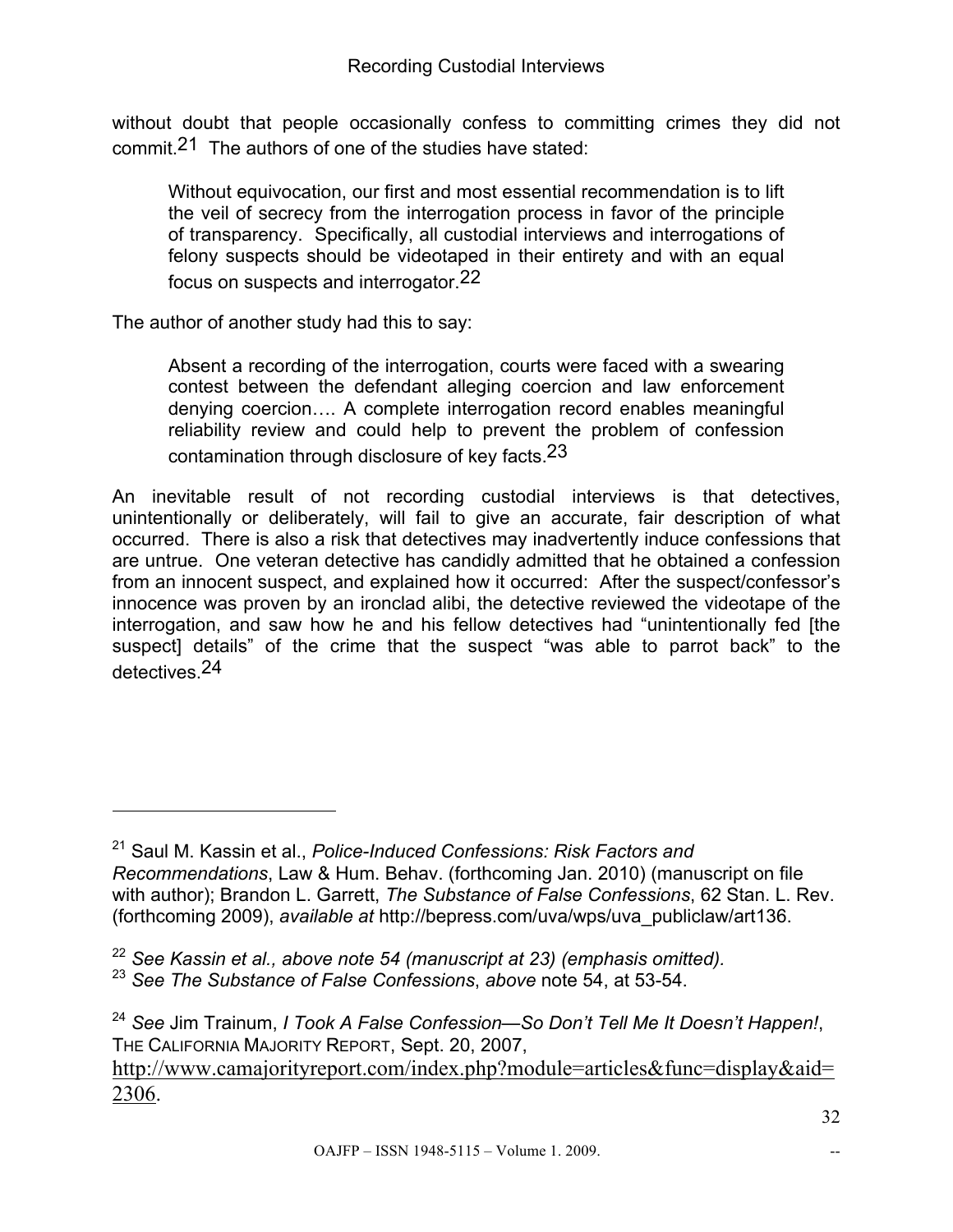## **8. Costs incurred and saved attributable to electronic recordings.**

There are costs incurred and costs saved when custodial interviews are recorded. Analysis shows that savings far outstrip the expenditures, although many of the savings result from money, time and effort *not* expended, which do not appear "on the books."

Here are the major costs:

- Purchasing, installing and maintaining audio and/or video equipment.
- Preparing/constructing interview rooms, perhaps with soundproof walls.
- Training officers in the use of equipment and techniques of conducting recorded interviews.
- Officers and prosecutors reading transcripts and/or viewing tape recordings.
- Preparing typewritten transcriptions of recordings.
- Preparing recordings for use/display in courtrooms.
- Storing cassettes, compact discs and related digital equipment.

Here are the major savings:

- Police preparing for, attending and testifying regarding unrecorded interviews at pretrial motions to suppress, trials, and post-conviction hearings.
- Prosecutors preparing police to testify regarding unrecorded interviews, and examining them at pretrial motions to suppress, trials and post-conviction hearings.
- Prosecutors preparing to cross examine, and cross examining, defense witnesses regarding unrecorded interviews.
- Avoiding the risk of judges and jurors accepting defense versions of what was said and/or done during unrecorded interviews, leading to suppression of unrecorded confessions and admissions, and/or acquittals.
- Avoiding state court appellate proceedings, and federal habeas corpus proceedings, related to the foregoing.
- Avoiding risk of civil suits for damages for alleged improper conduct of detectives during interviews, including cost of preparing a defense and trials, and risk of verdicts for money damages.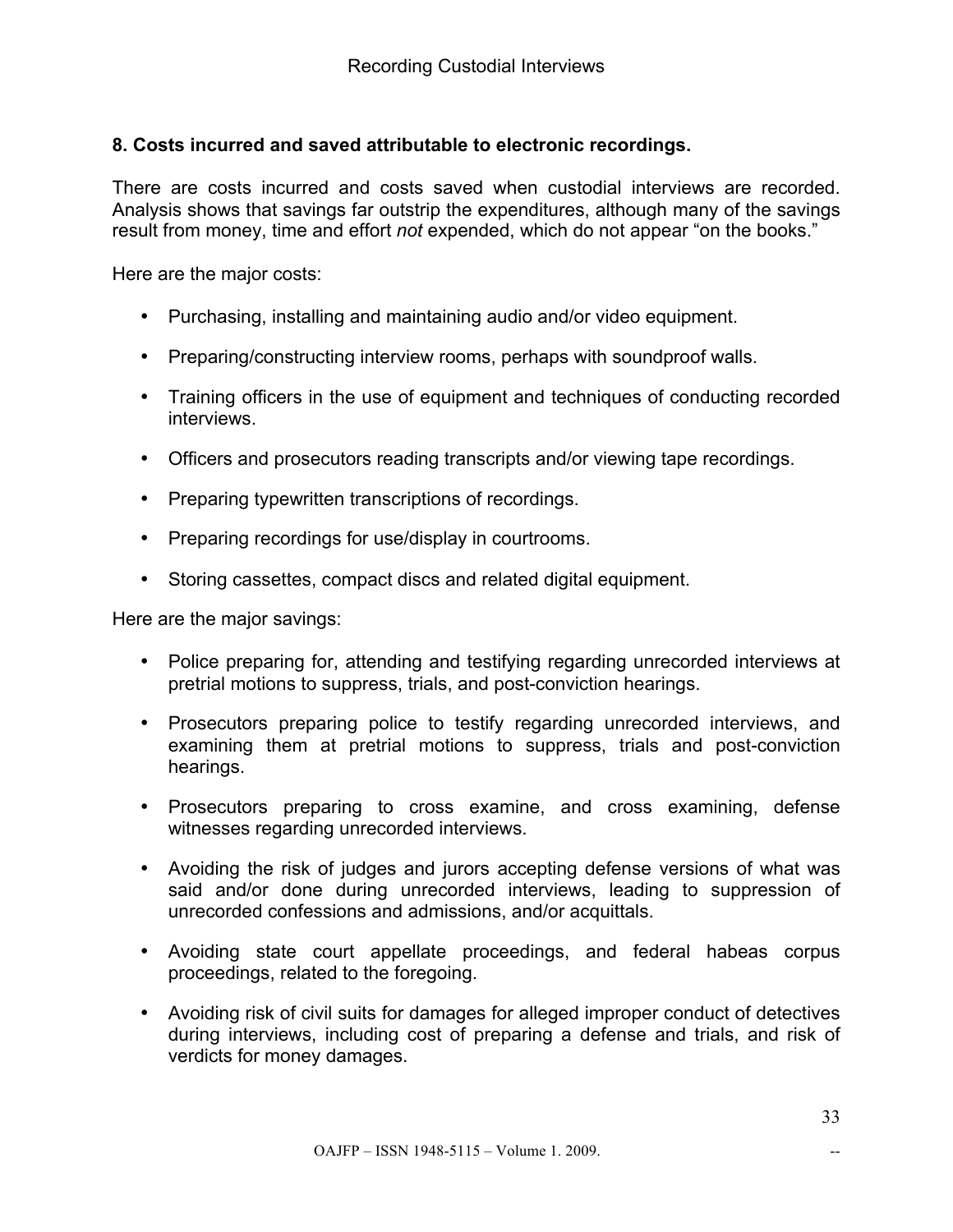• Saving premiums for law enforcement liability insurance.

# **9. Federal investigative agencies, still in the stone age**

It is sad but true that federal agencies resist using in their interviews of suspects the very same recording devices they employ on a daily basis for other investigative purposes.<sup>25</sup> While agents from these fine organizations, both civil and criminal, routinely use the most modern electronic equipment in many aspects of their work they continue to use primitive methods of "recording" what was said and done during custodial interviews, clinging stubbornly to outmoded "scribble and type" practices.26 Almost all federal agents, both civil and criminal investigative agents, make handwritten notes of their interviews, and later prepare typewritten summaries. These summaries are, of course, incapable of accurately and completely capturing precisely what was said and done during the interviews; they are a far cry from what would be shown by electronic recordings of the events they purport to portray.

Federal agencies' adherence to outdated methods of chronicling interviews is of particular significance because, under federal law, it is a crime to make a material misstatement of fact when being interviewed by a federal agent.<sup>27</sup> The context and accuracy of interviews with federal agents thus becomes of critical importance – precisely what was asked and answered? The only records usually made are the agents' typed reports. Persons interviewed are thus at a serious risk that the reports may inaccurately summarize what they were asked and answered, which is no small matter because of the deference often given to federal agents by courts and juries.

As observed above, now President Barack Obama, as a Senator in the Illinois General Assembly, was a leading proponent of the bill to require electronic recordings of custodial interviews of homicide suspects, and Illinois became the first state to enact a mandatory recording statute. As President, he has power by issuance of an Executive Order<sup>28</sup> to require federal investigative agencies to make electronic recordings of all custodial interviews.

When federal agencies come to adopt electronic recording – which they inevitably are destined to do – whether voluntarily, or as a result of a statutory mandate or Executive

<sup>26</sup> The bases for their opposition, summarized by three Department of Justice investigatory agencies, have been found baseless by experienced detectives throughout the country. *See Recording Federal Custodial Interviews*, *above* note 8, at 1315-35.

 $\overline{a}$ 

 $25$  For example, undercover agents and "cooperating individuals" routinely use recorded personal and telephone conversations and videotapes to depict suspects' conduct.

<sup>27 18</sup> U.S.C.A. § 1001(a)(2) (West 2009).

<sup>28 10</sup> U.S.C.A. § 836 (West 2009).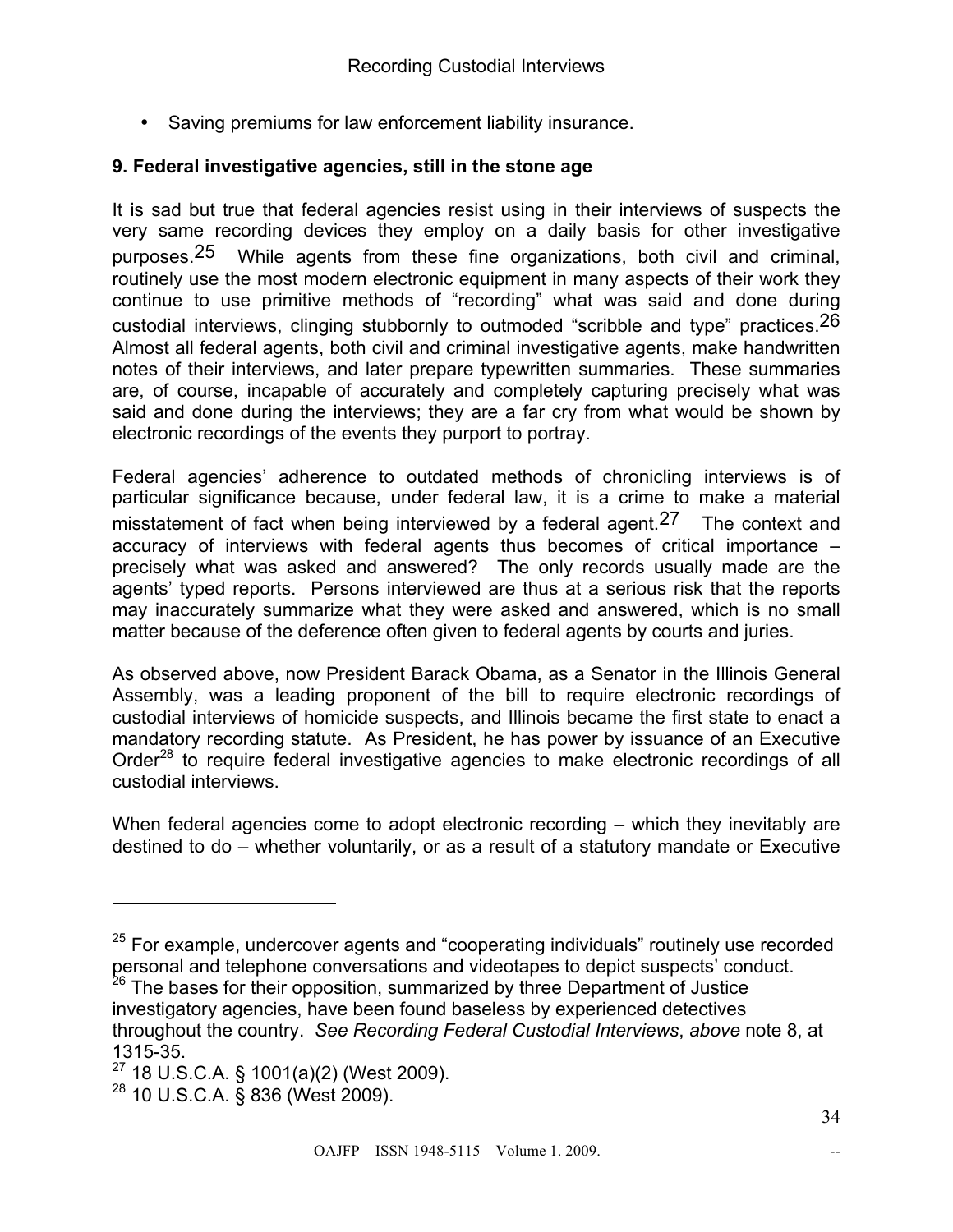Order – it will be a major step forward for the accuracy and integrity of federal law enforcement.

### *Conclusion*

Let us hope that this evolutionary process will continue, so that within a few years all police and sheriff departments in the United States, including federal investigative agencies, will routinely record their custodial interviews of arrested suspects.

# **APPENDIX 1**

### **DEPARTMENTS THAT CURRENTLY RECORD A MAJORITY OF CUSTODIAL INTERROGATIONS**<sup>1</sup>

*PD stands for Police Department, DPS for Department of Public Safety, and CS for County Sheriff.*

> Pinal CS Prescott PD

#### **Alabama**

Mobile CS Mobile PD Prichard PD

#### **Alaska**

All departments - Supreme Court ruling

### **Arizona**

Casa Grande PD Chandler PD Coconino CS El Mirage PD Flagstaff PD Gila CS Gilbert PD Glendale PD Marana PD Maricopa CS Mesa PD Oro Valley PD Payson PD Peoria PD Phoenix PD Pima CS

Scottsdale PD Sierra Vista PD Somerton PD South Tucson PD Surprise PD Tempe PD Tucson PD Yavapai CS Yuma CS Yuma PD

## **Arkansas**ii AR State PD Eureka Springs PD Fayetteville FD Fayetteville PD 14th Judicial District Drug Task Force Washington CS Van Buren PD

### **California**

Alameda CS Arcadia PD Auburn PD Bishop PD Butte CS Carlsbad PD Contra Costa CS

El Cajon PD El Dorado CS Escondido PD Folsom PD Grass Valley PD Hayward PD LaMesa PD Livermore PD Oceanside PD Orange CO Fire Authority Orange CS Placer CS Pleasanton PD Rocklin PD Roseville PD Sacramento CS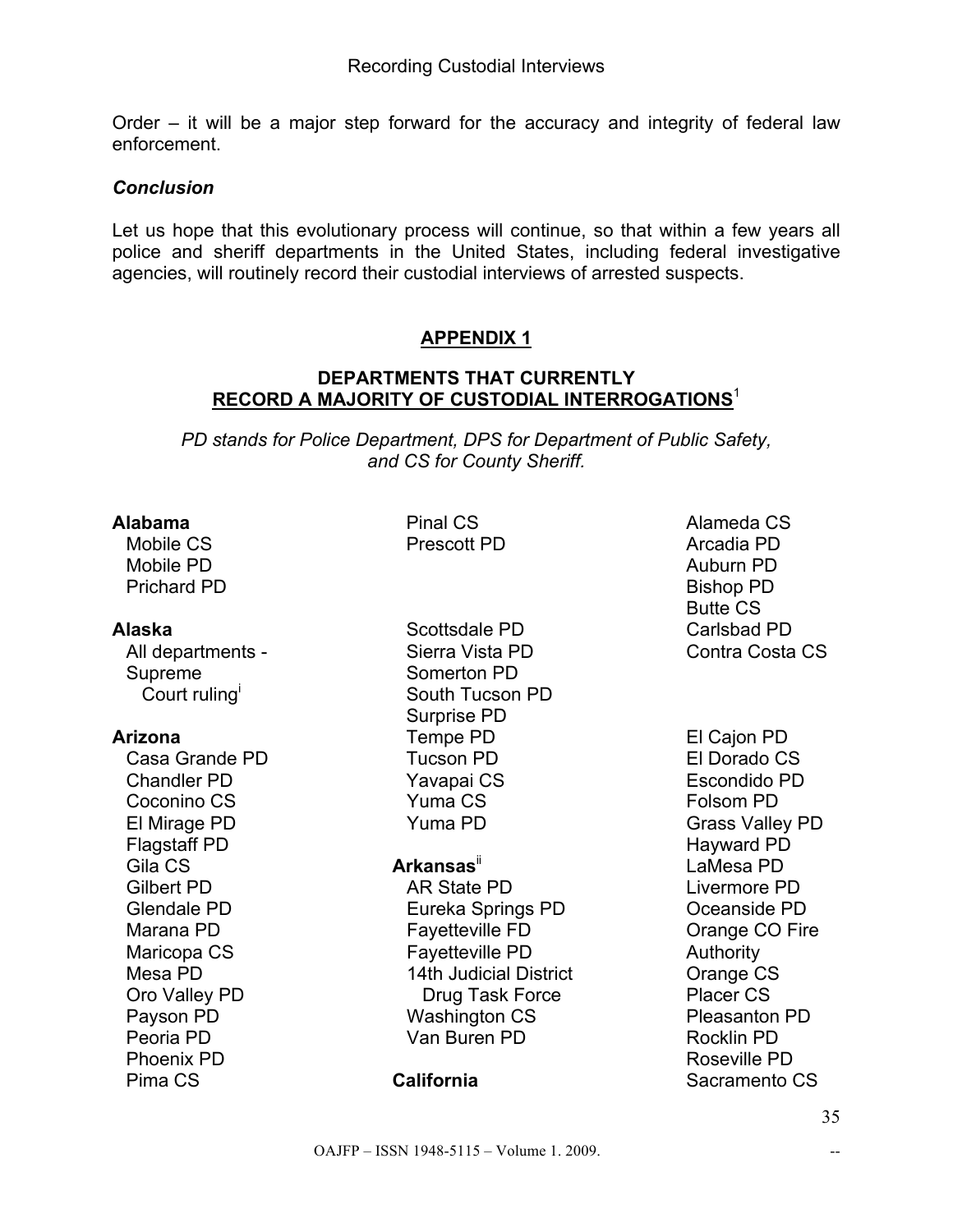- Sacramento PD San Bernardino CS San Diego PD San Francisco PD San Joaquin CS San Jose PD San Leandro PD San Luis PD Santa Clara CS Santa Clara PD Santa Cruz PD Stockton PD
- Sunnyvale DPS Union City PD Vallejo PD Ventura CS West Sacramento PD Woodland PD Yolo CS

### **Colorado**

Arvada PD Aurora PD Boulder PD Brighton PD Broomfield PD Colorado Springs PD Commerce City PD Cortez PD Denver PD El Paso CS Ft. Collins PD Lakewood PD Larimer CS Logan CS Loveland PD Montezuma CS Sterling PD Thornton PD

**Connecticutiii** Bloomfield PD Cheshire PD CT State PD Internal Affairs Unit

#### **Delaware**

DE State PD New Castle City PD New Castle County PD

### **District of Columbia** All departments -

statute**iv**

### **Florida**

Broward CS Cape Coral PD Collier CS Coral Springs PD Daytona Beach PD Ft. Lauderdale PD Ft. Myers PD Hallandale Beach PD Hialeah PD Hollywood PD Key West PD Kissimmee PD Lee CS Manatee CS Margate PD Miami PD Monroe CS Mount Dora PD Orange CS Osceola CS Palatka PD Pembroke Pines PD Pinellas CS Port Orange PD Sanibel PD St. Petersburg PD

### **Georgia**

Atlanta PD Centerville PD Cobb County PD DeKalb County PD Fulton County PD Gwinnett County PD Houston CS Macon PD Perry PD Savannah-Chatham PD Warner Robins PD

### **Hawaii**

Honolulu PD

### **Idaho**

Ada CS Blaine CS Boise City PD Boise CS Bonneville CS Caldwell PD Canyon CS Cassia CS Coeur d' Alene PD Garden City PD Gooding CS Gooding PD Hailey PD ID Dept Fish & Games ID Falls PD ID State PD Jerome CS Jerome PD Ketchum PD Lincoln CS Meridian PD Nampa PD Pocatello PD Post Falls PD Twin Falls PD

### **Illinois**

All departments homicides - statute**<sup>v</sup>** Other felonies - Bloomington PD Cahokia PD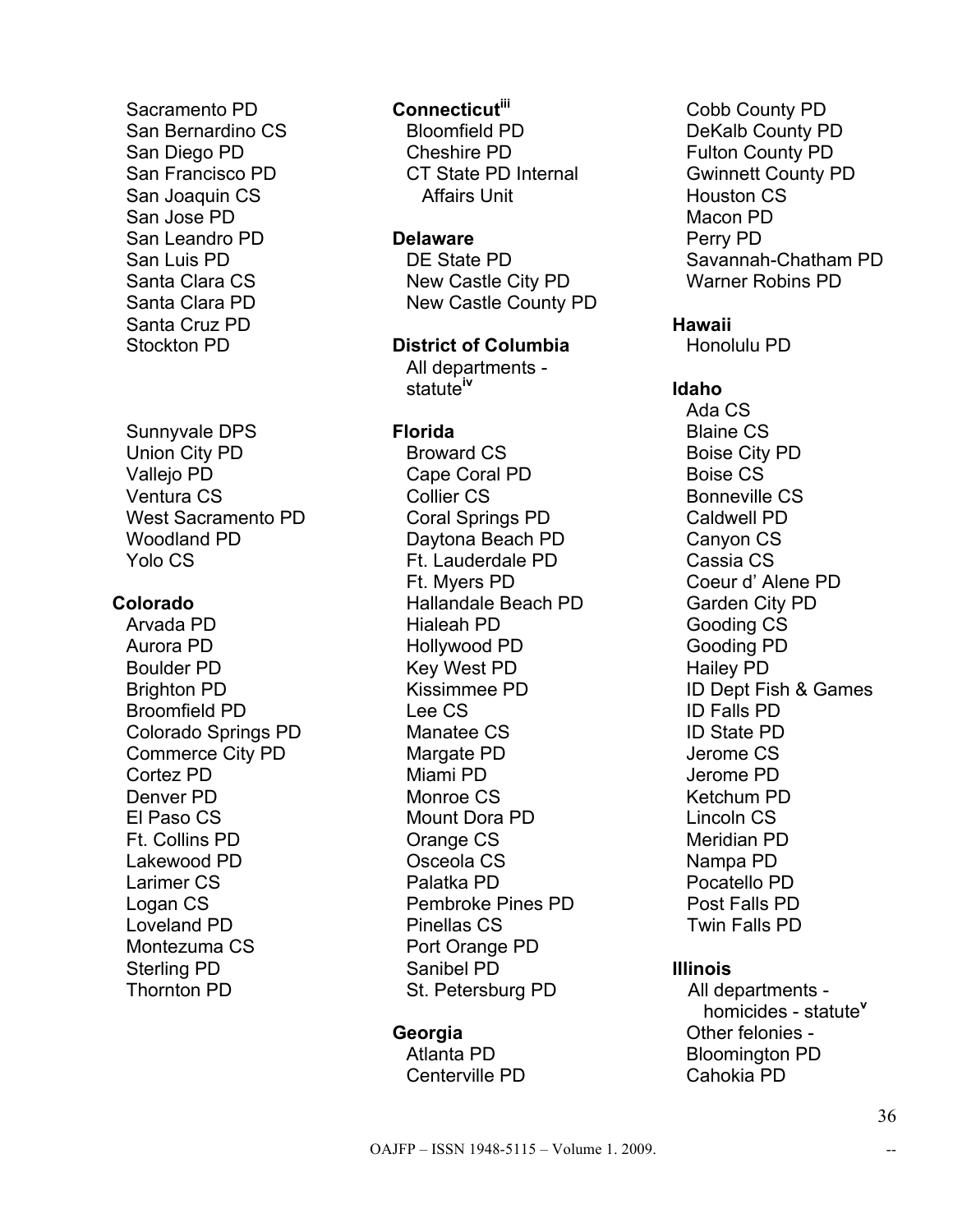Carlinville PD Caseyville PD Dixon PD DuPage CS East St. Louis PD Fairview Heights PD Galena PD IL Gaming Board Kankakee CS Kankakee PD Lincoln PD Macon CS Naperville PD O'Fallon PD Rockton PD Springfield PD St. Clair CS Swansea PD Troy PD Winnebago CS **Indianavi** Albion PD Allen CS Atlanta PD Auburn PD Carmel PD Cicero PD Clark CS Clarksville PD Columbia City PD Dyer PD Elkhart CS Elkhart PD Elwood PD Fishers PD Floyd CS Fort Wayne PD Greensburg PD Hamilton CS Hancock CS Hartford PD IN State PD Jeffersonville PD Johnson CS Kendallville PD

LaGrange CS Lowell PD Montpelier PD Nappanee PD Noble CS Noblesville PD Pendleton PD Schererville PD Sheridan PD Shipshewana PD Steuben CS Tipton PD Wells CS Westfield PD **Iowa**<sup>vii</sup> Altoona PD Ames PD Ankeny PD Arnolds Park PD Benton CS Bettendorf PD Cedar Rapids PD Clarion PD Colfax PD Council Bluffs PD Davenport PD Des Moines PD Fayette CS Fayette County PD Iowa City PD Iowa DPS Johnson CS Kossuth CS Linn CS Marion PD Marshalltown PD Mason City PD Merrill PD Muscatine PD Nevada PD Parkersburg PD Polk CS Pottawattamie CS Sioux City PD Storm Lake PD

Vinton PD Washington CS Waterloo PD Waverly PD West Burlington PD Woodbury CS

#### **Kansas**

Junction City PD Kansas Univ. DPS Liberal PD Ottawa PD Sedgwick CS Sedgwick PD Shawnee CS Topeka PD Wichita PD

### **Kentucky**

Elizabethtown PD Hardin CS Jeffersontown PD Louisville Metro PD Louisville PD Oldham CS St. Matthews PD

#### **Louisiana**

Lafayette City PD Lake Charles PD Oak Grove PD Plaquemines Parish CS St. Tammany Parish CS

### **Maine**

All departments statute**viii**

### **Maryland**

All departments statute**ix**

### **Massachusetts<sup>x</sup>**

Barnstable PD Boston PD Bourne PD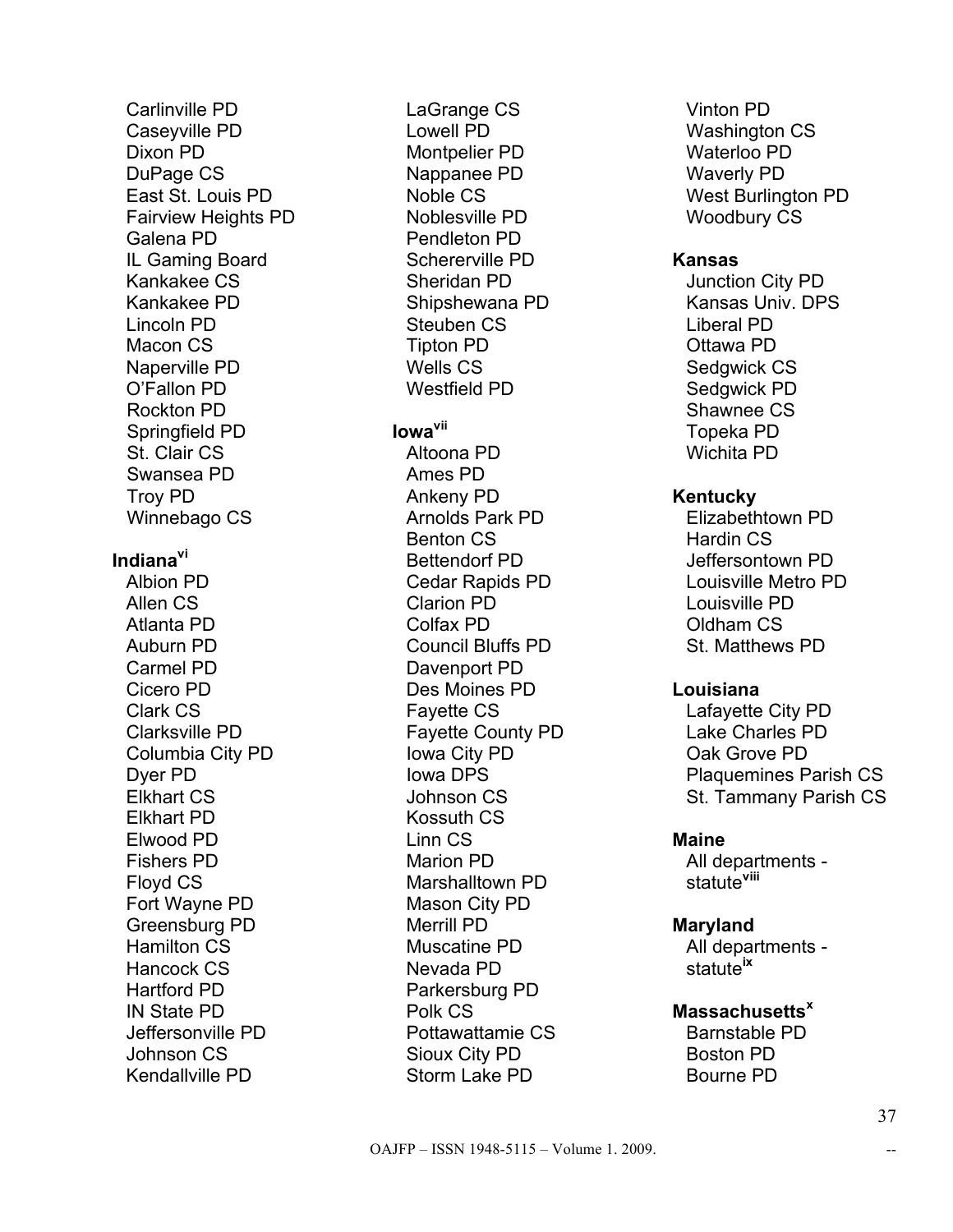Brewster PD Cambridge Chatham PD Dalton PD Dennis PD Easton PD Edgartown PD Fall River PD MA State PD North Central **Correctional**  Inst. Oak Bluffs PD Orleans PD Pittsfield PD Revere Fire Dept. Somerset PD Tewksbury PD Troro PD West Tisbury PD Yarmouth PD

#### **Michigan**

Auburn Hills PD Benzie CS Big Rapids DPS Cass County Drug Enforcement Team Cass County CS Charlevoix CS Detroit PD (homicides) Emmet CS Farmington DPS Gerrish Township PD Gladwin PD Huntington Woods DPS Isabella CS Kent CS Kentwood PD Lake CS Ludington PD Manistee CS Mason CS Mecosta CS MI State PD

Milford PD Mt. Pleasant PD Niles City PD Novi PD Oak Park DPS Onaway PD Paw Paw PD Redford Township PD Scottville PD Troy PD Waterford PD West Branch PD Wyoming PD

#### **Minnesota**

All departments - Supreme Court ruling**xi**

#### **Mississippi**

Biloxi PD Cleveland PD Gulfport PD Harrison CS Jackson CS

#### **Missouri**

All departments statute<sup>xii</sup>

### **Montana**

All departments statute<sup>xiii</sup>

## **Nebraska**

All departments statute<sup>xiv</sup>

### **Nevada**

Boulder City PD Carlin PD Douglas CS Elko CS Elko PD Henderson PD Lander CS

Las Vegas Metro PD Nevada DPS North Las Vegas PD Reno PD Sparks PD Washoe CS Wells PD Yerington PD

### **New Hampshire<sup>xv</sup>**

Carroll CS Concord PD Conway PD Enfield PD Keene PD Laconia PD Lebanon PD Nashua PD NH State PD Plymouth PD Portsmouth PD Swanzey PD

#### **New Jersey**

All departments - Supreme Court Rule<sup>xvi</sup>

#### **New Mexico**

All departments statute<sup>xvii</sup>

#### **New York**

Binghamton PD Broome CS Cayuga Heights PD Delaware CS Deposit PD Dryden PD Endicott PD Greece PD Glenville PD Irondequoit PD NY State PD - Ithaca NY State PD - Oneonta NY State PD - Sidney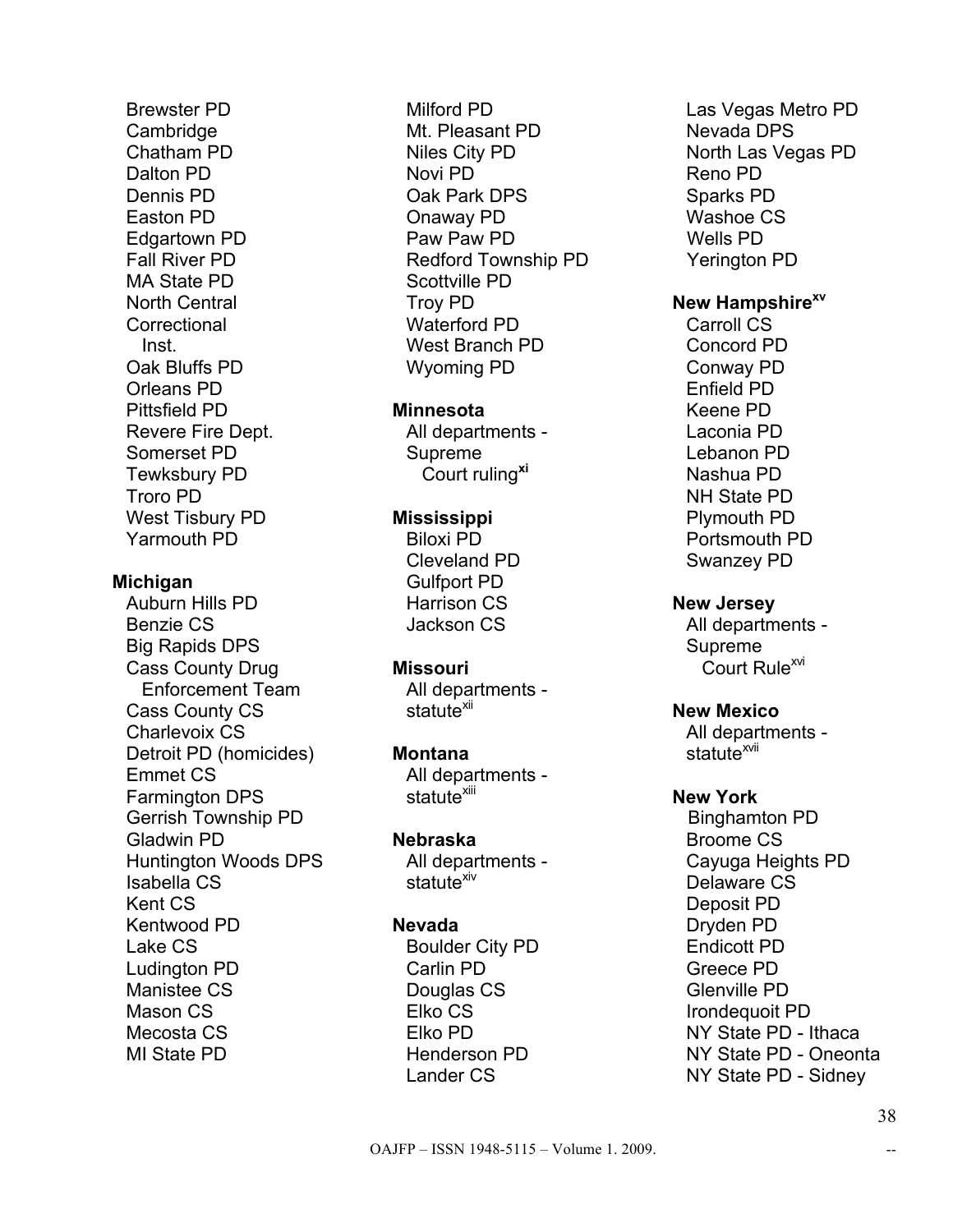Rotterdam PD Schenectady PD Tompkins CS Vestal PD

### **North Carolina**

All departments homicides - statute<sup>xviii</sup> Other felonies - Burlington PD Concord PD Wilmington PD

#### **North Dakota**

Bismarck PD Burleigh CS Fargo PD Grand Forks CS Grand Forks PD Valley City PD

#### **Ohio**

Akron PD Brown CS Cincinnati PD Columbus PD Dawson CS Dublin PD Franklin PD Garfield Heights PD Grandview Heights PD Grove City PD Hartford PD Hudson PD Millersburg PD OH Board of Pharmacy OH State Univ. PD Ontario PD Reynoldsburg PD Springboro PD Upper Arlington PD Wapakoneta PD Warren CS Westerville PD Westlake PD Worthington PD

#### **Oklahoma**

Moore PD Norman PD Oklahoma CS Tecumseh PD

#### **Oregon**

All departments - statute (effective Jan. 1, 2010)**xix** Bend PD Clackamas CS Coburg PD Corvallis PD Douglas CS Eugene PD Lincoln City PD Medford PD Ontario PD OR State PD, Springfield Portland PD Roseburg PD Salem PD Toledo PD Warrenton PD Yamhill CS

### **Pennsylvania**

Bethlehem PD Tredyffrin Township PD Whitehall PD

#### **Rhode Island**

RI Dept of Public Safety (capital offenses) Woonsocket PD

### **South Carolina**

Aiken CS Aiken DPS N. Augusta DPS Savannah River Site Law Enf.

### **South Dakota**

Aberdeen PD Brookings PD Brown CS Clay CS Lincoln CS Minnehaha CS Mitchell PD Rapid City PD Sioux Falls PD SD State Div. of Criminal **Investigations** SD State Univ. PD Vermillion PD

### **Tennessee**

Blount CS Bradley CS Brentwood PD Chattanooga PD Cleveland PD Goodlettsville PD Hamilton CS Hendersonville PD Loudon CS Montgomery CS Murfreesboro PD Nashville PD

#### **Texasxx**

Abilene PD Andrews PD Arlington PD Austin PD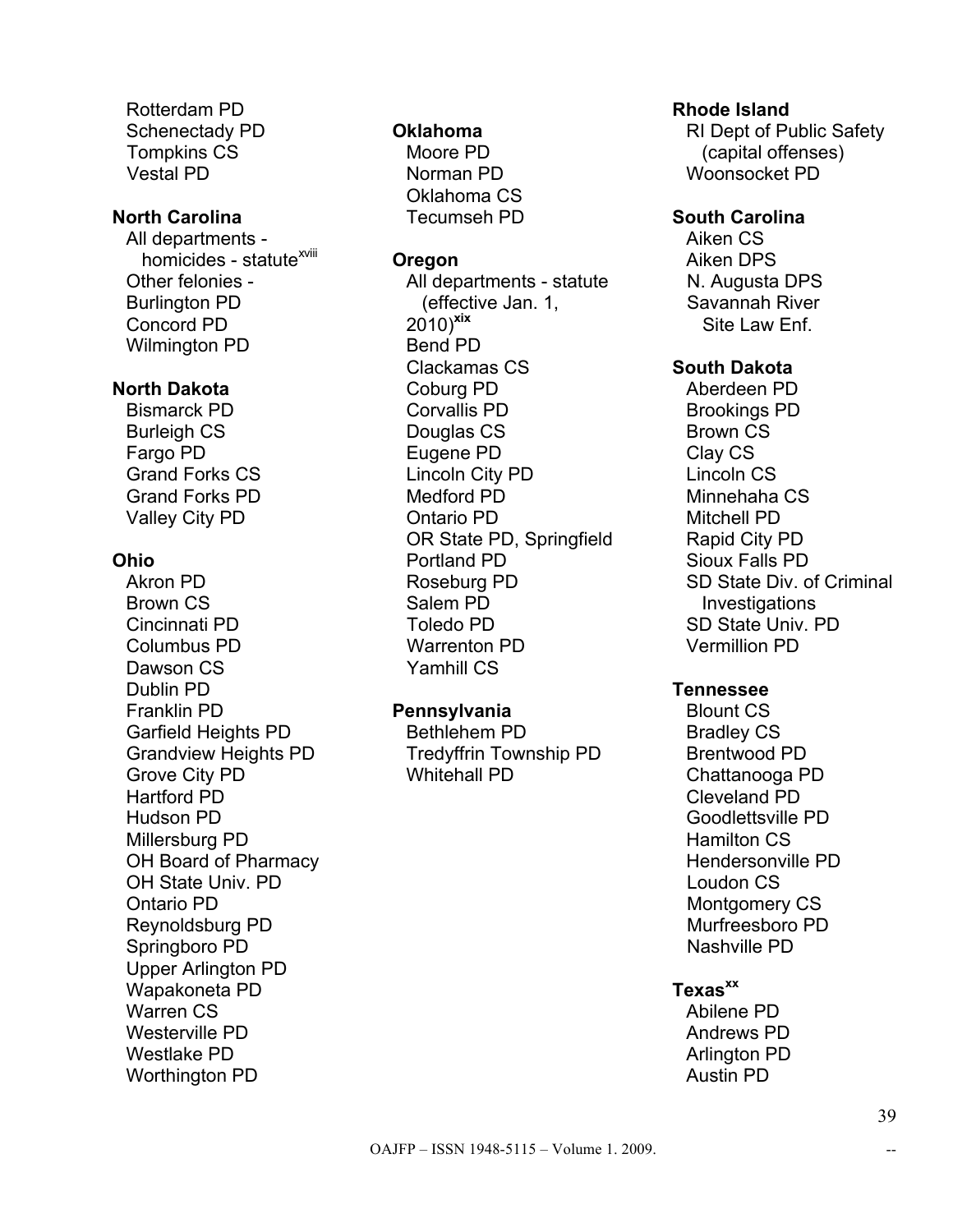Burleson PD Cedar Hill PD Cedar Park PD Cleburne PD Collin CS Corpus Christi PD Dallas PD Duncanville PD Florence PD Frisco PD Georgetown PD Granger PD Harris CS Houston PD Hutto PD Irving PD Johnson CS Kileen PD Knox CSO Leander PD Midland PD Parker CS Plano PD Randall CS Richardson PD Round Rock PD San Antonio PD San Jacinto CS Southlake DPS Sugar Land PD Taylor PD Travis CS Webster PD Williamson CS

# Utah<sup>xxi</sup>

Layton PD Salt Lake City PD Salt Lake CS Utah CS

#### **Vermont**

Burlington PD Norwich PD Rutland PD

**Virginia** Alexandria PD Chesterfield County PD Clarke CS Fairfax PD Loudoun CS Norfolk PD Richmond PD Stafford CS Virginia Beach PD **Washington** Adams CS Arlington PD Bellevue PD Bothell PD Buckley PD Columbia CS Ellesburg PD Federal Way PD Kennewick PD Kent City PD King CS Kirkland PD Kittitas CS Klickitat CS Lewis CS Marysville PD Mercer Island PD Mount Vernon PD Pierce CS Prosser PD Snohomish CS Thurston CS Univ. WA PD Walla Walla PD WA State Patrol Yakima CS **West Virginia** Charles Town PD Monongalia CS Morgantown CS Morgantown PD Wheeling PD

### **Wisconsin**

### **Wyoming**

Cheyenne PD Cody PD Gillette City PD Laramie CS Laramie PD Lovell PD Polk CS

Thomas P. Sullivan August 2009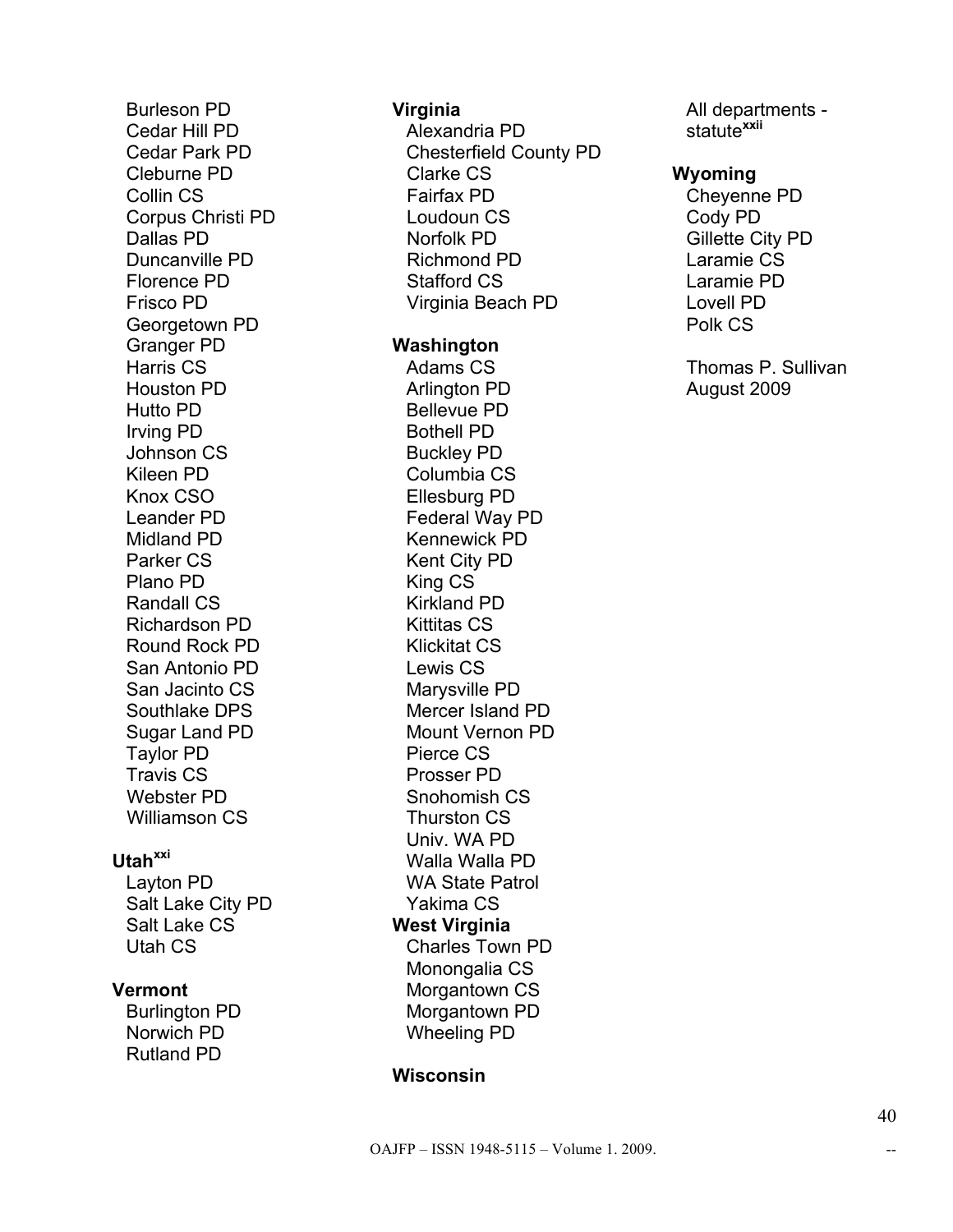i *Stephan v. State*, 711 P.2d 1156, 1162 (Alaska 1985).

 $\overline{a}$ 

ii In *Clark v. State*, 374 Ark. 292, 302 (2008), the Arkansas Supreme Court rejected the defendant's argument that she had a constitutional right to have the police make a complete recording of her custodial interview. However, the Court stated, "we believe that the criminal justice system will be better served if our supervisory authority is brought to bear on this issue. We therefore refer the practicability of adopting such a rule to the Committee on Criminal Practice for study and consideration." *Clark*, 374 Ark. at 304.

III In 2008, the Connecticut General Assembly instructed the Advisory Commission on Wrongful Convictions to implement a "pilot program to electronically record the interrogations of arrested persons" and report findings and recommendations by July 1, 2009. Act of June 5, 2008, Pub. Act No. 08-143, sec. 2-4, 2008 Conn. Legis. Serv. (West), effective June 5, 2008. The Commission reported that of the ninety-nine custodial interviews recorded under the pilot program, eighty-four interviews were covert, fifty-five resulted in confessions, and three resulted in statements of criminal involvement. Conn. Advisory Comm'n on Wrongful Convictions, Report, at 4 (Feb. 2009). A substantial majority of detectives reported positive opinions of the recording program, and a remainder expressed neutral opinions. Report at app. B. The detectives reported that the use of recording equipment did not interfere with questioning or outcomes. Report at app. B.

iv D.C. CODE §§ 5-116.01-03 (West 2009), effective Apr. 13, 2005.

v 705 ILL. COMP. STAT. ANN. § 405/5-401.5 and 725 ILL. COMP. STAT. ANN. § 5/103-2.1 (West 2009), effective July 18, 2005.

v<sup>i</sup> In March 2009, the Indiana Supreme Court Committee on Rules of Practice and Procedure distributed an announcement which states: "The Indiana Supreme Court is interested in receiving comments from the bench, bar and public concerning (1) whether it should adopt a rule requiring that custodial interrogations in criminal investigations be electronically recorded in some circumstances, and (2) if so, the appropriate content of such a rule. To that end, the Court asked the Committee on Rules of Practice and Procedure to develop and publish such a rule."

vii Following the ruling of the Iowa Supreme Court in *State v. Hajtic*, 724 N.W.2d 449 (Iowa 2006), the Attorney General wrote in the State Police Association's publication: "Although the court stated that it is 'encouraging' the practice of electronic recording, the attorney general's office believes that the *Hajtic* decision should be interpreted as essentially requiring this

 $1$  In August 2007, the National Conference of Commissioners on Uniform State Laws approved formation of a drafting committee to formulate a uniform state statute on electronic recording of custodial interrogations.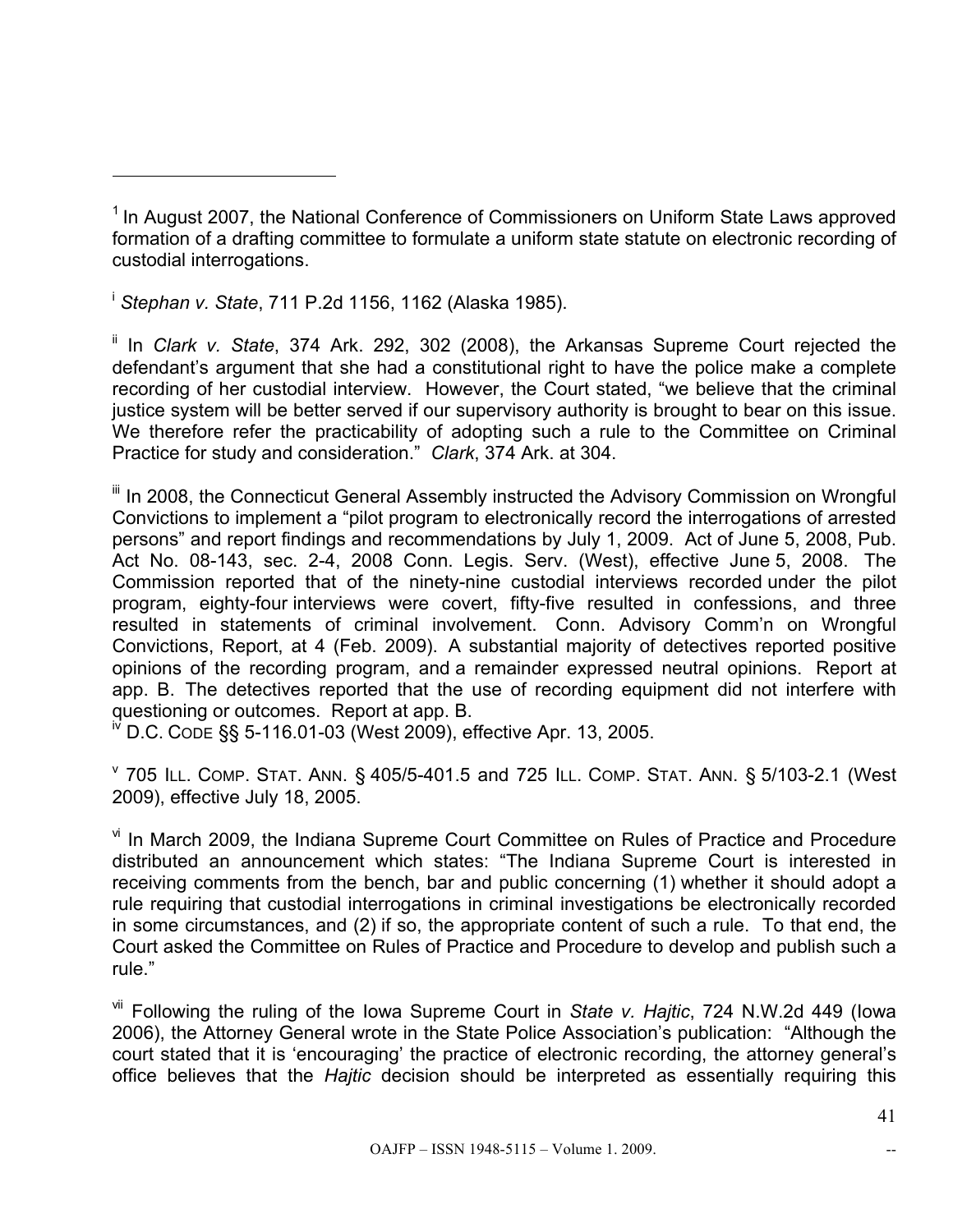practice." Tom Miller, *Cautions Regarding Custodial Issues*, IOWA POLICE J., vol. 39, no. 1, at 15 (2007).

viii ME REV. STAT. ANN. Title 25, § 2803-B(1)(K) (West 2009), effective Jan. 1, 2005.

<sup>ix</sup> The Maryland Code of Criminal Procedure requires that law enforcement units shall make "reasonable efforts" to create a recording of custodial interviews of suspects in connection with cases involving named felonies "whenever possible." MD. ANN. CODE, CRIM. PROC. § 2-402 (West 2009), effective Oct. 1, 2008.

<sup>x</sup> *Commonwealth v. DiGiambattista*, 813 N.E.2d 516, 533-34 (Mass. 2004). Following this ruling, the state Attorney General and District Attorneys Ass'n wrote in a Sept. 2006 Justice Initiative Report: "Law enforcement officers shall, whenever it is practical and with the suspect's knowledge, electronically record all custodial interrogations of suspects and interrogations of suspects conducted in places of detention." The Chiefs of Police Ass'n, District Attorneys Ass'n and State Police distributed a "Sample Policy and Procedure" (No. 2.17) to law enforcement agencies throughout the state, which states, "It is the policy of the department, whenever it is practical, to electronically record all custodial interrogations of suspects or interrogations of suspects in places of detention."

xi *State v. Scales*, 518 N.W.2d 587, 591 (Minn. 1994).

 $xii$  Mo Rev. Stat. ch. 590, sec. 701.

 $\overline{a}$ 

<sup>xiii</sup> The Montana statute requires recording of custodial interviews of felony suspects. Act of Apr. 15, 2009, ch. 214, 2009 Mont. Laws (West), effective Oct. 1, 2009 (to be codified at MONT. CODE ANN. tit. 46, ch. 4).

xiv NEB. REV. STAT. ANN. § 29-4501-4508 (West 2009), effective July 18, 2008.

xv In *State v. Barnett*, 789 A.2d 629, 632-33 (N.H. 2001), the New Hampshire Supreme Court held that if an electronically recorded statement is offered into evidence, the recording is admissible only if the entire post-*Miranda* interrogation interview was recorded. The ruling does not require that custodial interviews be recorded either in whole or in part. If a partially recorded statement is excluded from evidence because the entire interview was not recorded, testimonial evidence is nevertheless admissible as to what occurred before, during and after the custodial interview, including the portion that was recorded.

xvi N.J. CT. R. 3.17 (2005).

xvii N.M. STAT. ANN. § 29-1-16 (West 2009), effective Jan. 1, 2006.

xviii N.C. GEN. STAT. Ann. § 15A-211 (West 2009), effective Mar. 1, 2008.